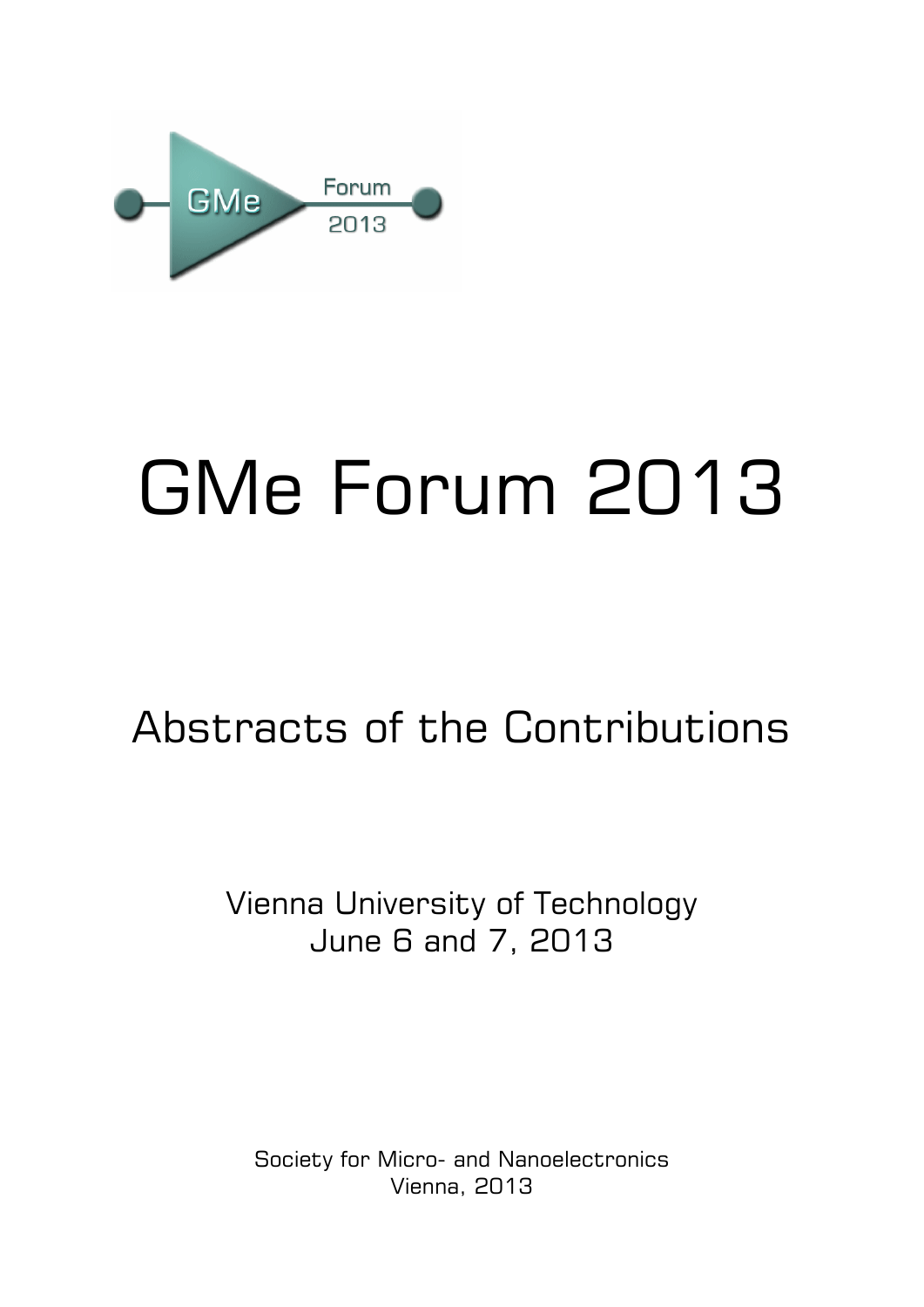#### ISBN: 978-3-901578-27-4

Society for Micro- and Nanoelectronics c/o Institute of Sensor and Actuator Systems Vienna University of Technology Gusshausstrasse 27–29/366 A-1040 Vienna, Austria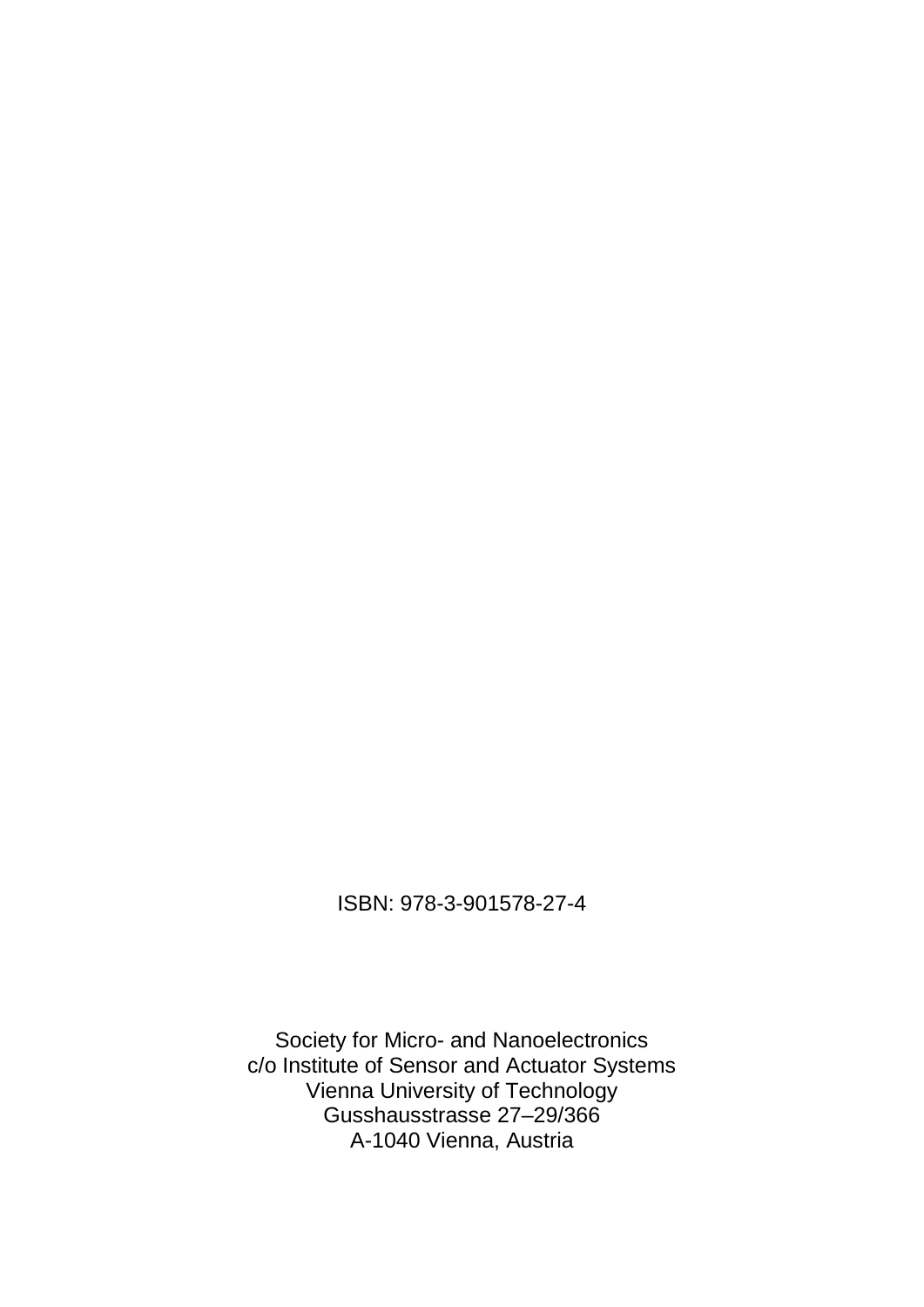## **Thursday, June 6, 2013**

| $10:00 - 10:30$ | Welcome, Coffee                                                                                                                                              |
|-----------------|--------------------------------------------------------------------------------------------------------------------------------------------------------------|
| $10:30 - 11:00$ | Opening                                                                                                                                                      |
| $11:00 - 12:00$ | Keynote: G. TRÄNKLE (Ferdinand Braun-Institut Berlin): Micro-Integrated<br>Diode Laser Systems: New Applications in Communication, Sensing and<br>Production |
|                 | <b>Optoelectronics:</b>                                                                                                                                      |
| $12:00 - 12:45$ | S. ROTTER (TU Wien): Controlling a Laser by Spatial Variation of the Pump<br>Profile                                                                         |
| $12:45 - 14:00$ | <b>Lunch Break</b>                                                                                                                                           |
|                 | Sensors:                                                                                                                                                     |
| $14:00 - 14:45$ | M. EICKHOFF (Justus-Liebig-Universität Gießen): Group III-Nitride Nano-<br>wires: Fundamental Properties and Application for Optochemical Nano-<br>sensors   |
| $14:45 - 15:30$ | M. LEESTER-SCHÄDEL (TU Braunschweig): Micro Sensors for Use in Life<br><b>Science Systems</b>                                                                |
| $15:30 - 16:30$ | <b>Poster Session &amp; Coffee Break</b>                                                                                                                     |
|                 | <b>Defect Investigation:</b>                                                                                                                                 |
| $16:30 - 17:15$ | P. HADLEY (TU Graz): Defects in Semiconductors Investigated by EBIC and<br><i>EDMR</i>                                                                       |

## **Friday, June 7, 2013**

#### *Advanced Materials and Devices:*

| $10:00 - 10:45$ | A. RASTELLI (JKU Linz): Strain-Tunable Optoelectronic Devices                                |
|-----------------|----------------------------------------------------------------------------------------------|
| $10:45 - 11:15$ | <b>Coffee Break</b>                                                                          |
| $11:15 - 12:00$ | A. LUGSTEIN (TU Wien): Si and Ge Nanowires as Building Blocks for Novel<br>Devices           |
|                 | <b>Power Electronics:</b>                                                                    |
| $12:00 - 12:45$ | S. ZERLAUTH (Infineon Technologies AG): The Transition of Power Semi-<br>conductor to 300 mm |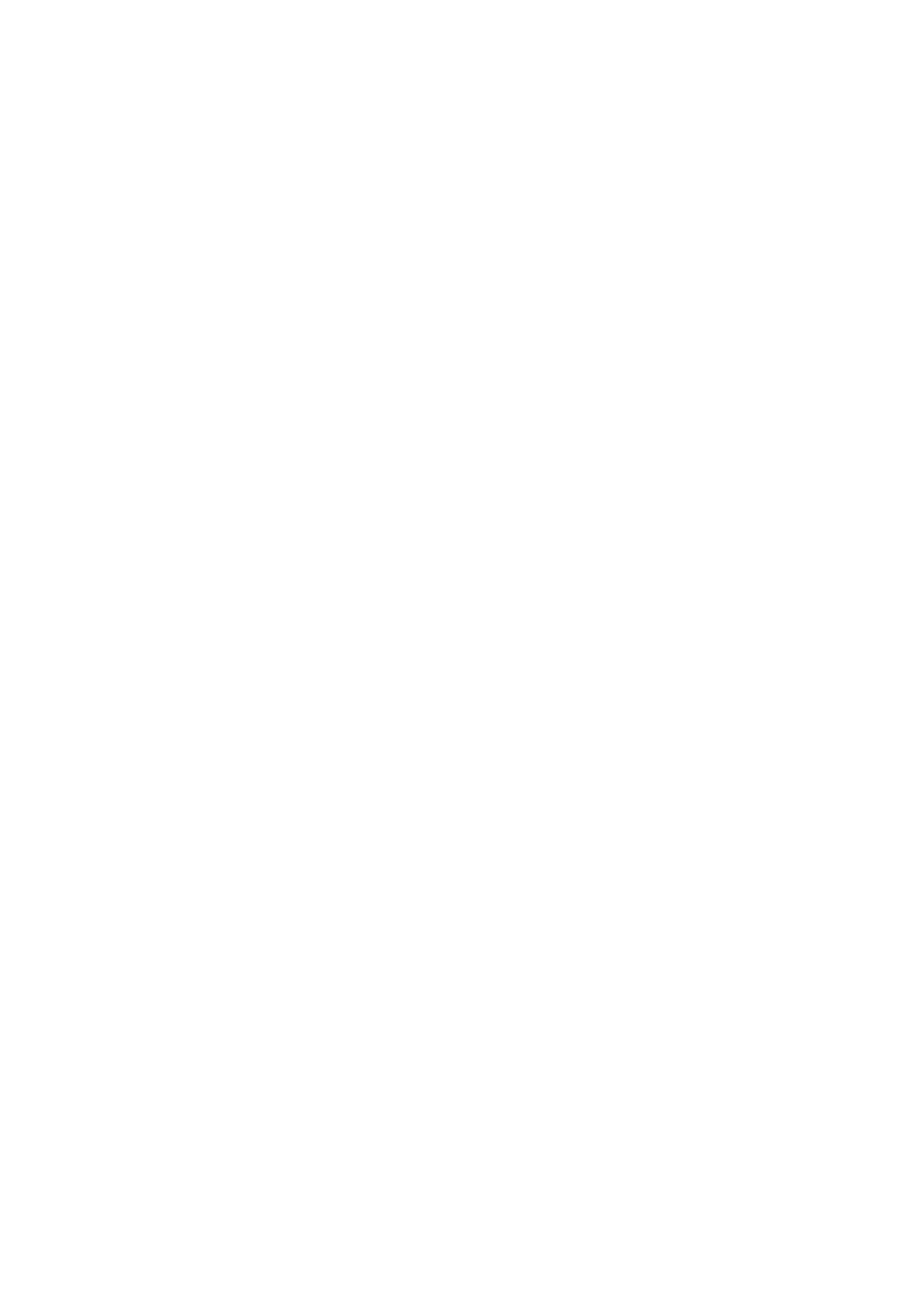## **Micro-Integrated Diode Laser Systems: New Applications in Communication, Sensing and Production**

#### **G. Tränkle, G. Erbert, K. Paschke, B. Sumpf, A. Wicht**

*Ferdinand-Braun-Institut, Leibniz-Institut für Höchstfrequenztechnik Gustav-Kirchhoff-Straße 4, 12489 Berlin, Germany*

Micro-integrated, ultra-compact diode laser systems open a variety of new applications in communication and display technologies, sensing and high resolution atomic spectroscopy as well as for diode-direct applications in materials processing.

One basic scheme targets on the integration of the full optical and electronic functionality in the tiny volume of a matchbox. Here concepts are based on the integration of single mode diode lasers with passive and non-linear optical as well as electronic elements in MOPA or ECDL configurations. Modules are optimized for precise wavelengths, narrow line widths and high modulation speeds at moderate power levels in the W range.

Another basic scheme targets on the integration of broad area lasers or laser bars with coupling optics and heat management elements to laser systems with cw-power levels in the multi-kW range. Modules are optimized for small beam parameter products below 10 mm·mrad and conversions efficiencies beyond 70%.

Examples will be given based mainly on research and production activities in Berlin-Brandenburg's Photonics Cluster.

#### **Contact**

Günther Tränkle Ferdinand-Braun-Institut Gustav-Kirchhoff-Strasse 4 D-12489 Berlin Phone: +49 30 6392 2601

Email: guenther.traenkle@fbh-berlin.de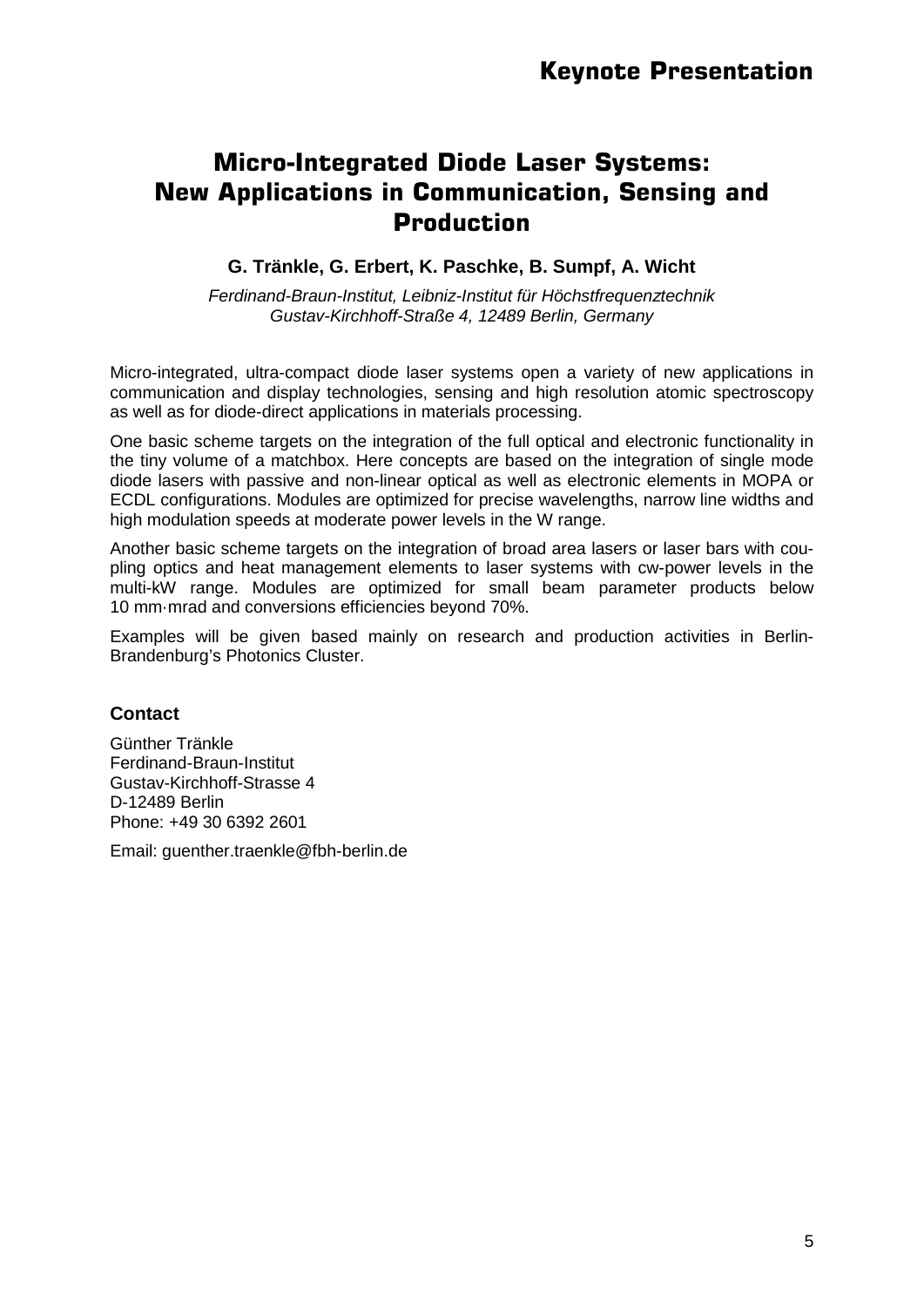## **Controlling a Laser by Spatial Variation of the Pump Profile**

#### **Stefan Rotter**

*Institute of Theoretical Physics,Vienna University of Technology Wiedner Hauptstrasse 8, 1040 Vienna, Austria*

I will show that the spatial profile of the pump applied to a laser can be used to control many of the laser's properties. In my talk I will focus on a few recent findings which we made in this context, including counter-intuitive effects associated to so-called exceptional points which occur when the laser is pumped non-uniformly [1]. In the vicinity of these points the laser may turn off even when the overall deposited pump power is increased. For the case of socalled "random lasers" we find that a suitably optimized pump profile allows us to control the angular emission pattern of the laser such as to achieve highly directional emission or any other desired pattern [2].

- [1] Liertzer, Ge, Cerjan, Stone, Tureci, and Rotter, Phys. Rev. Lett. 108, 173901 (2012).
- [2] Hisch, Liertzer, Pogany, Mintert, Rotter, arXiv:1303.5292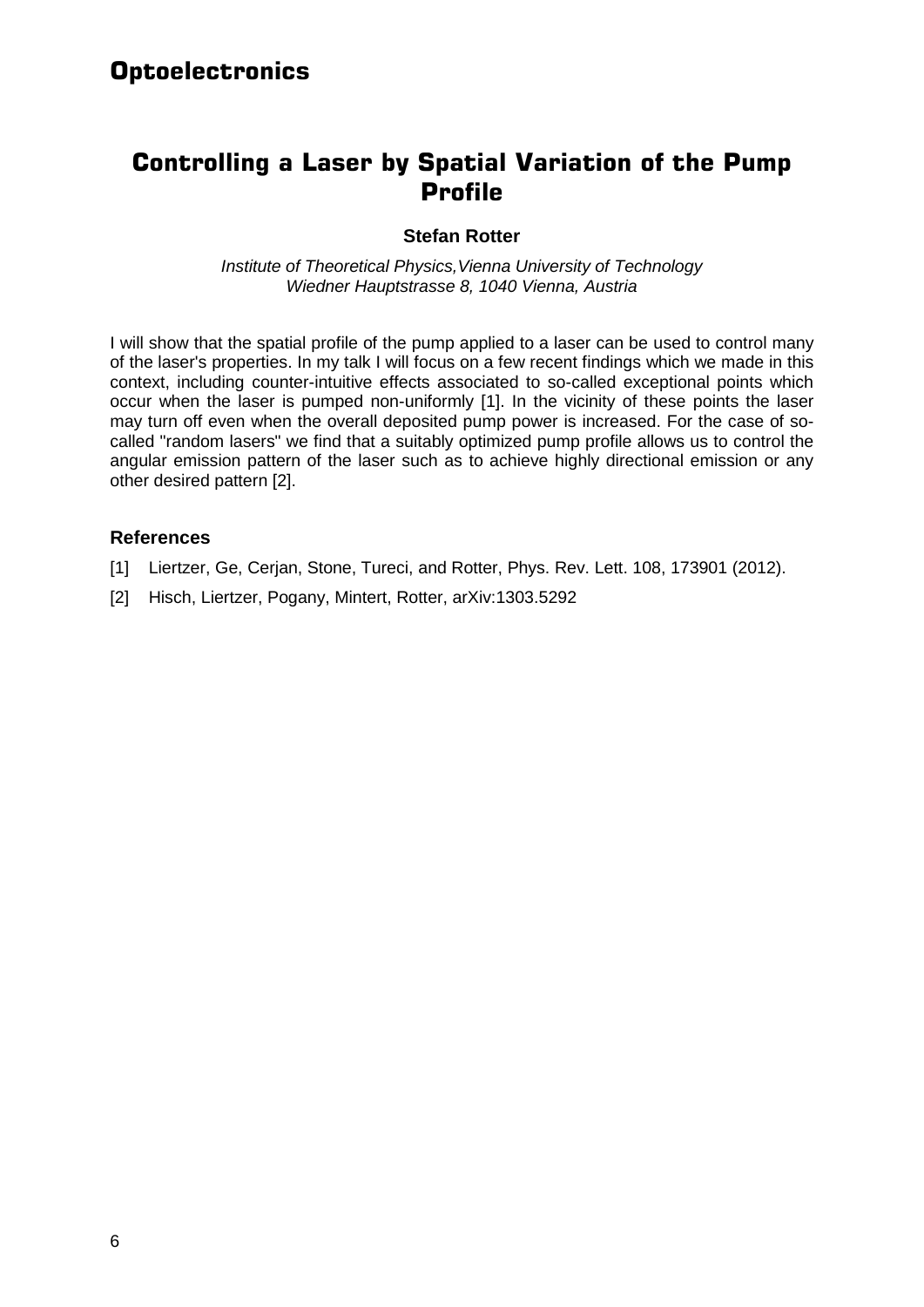## **Group III-Nitride Nanowires: Fundamental Properties and Application for Optochemical Nanosensors**

**Martin Eickhoff**

*I. Physikalisches Institut – Nanomaterials, Justus-Liebig-Universität Gießen Heinrich-Buff-Ring 1. 35392 Gießen, Germany*

Group III-nitride (III-N) nanowires (NWs) and nanowire heterostructures (NWHs) are a topic of current research. Part of these activities is motivated by the possibility of realizing novel, nanoscaled optoelectronic devices with improved stability and efficiency or the perspective of improving electronic devices due to the low density of structural defects. We will report on recent results concerning the growth of AlGaN/GaN nanowire heterostructures and we will report on the relation between structural and optical properties with a focus on the carrier confinement and internal electric fields in axially embedded quantum wells. We will further demonstrate that control of the growth mode allows the realization of more complex structures and will discuss the self-assembled growth of GaN quantum wires with lateral dimensions below 5 nm on the edges of AlN/GaN NWHs that act as a template. Photoluminescence emission from single GaN quantum wires will be demonstrated.

Generally, the dynamics of optically excited carriers in GaN nanostructures have been demonstrated to be affected by surface effects, modification of the internal field due to surface adsorption or non radiative surface recombination. Such effects can be used for the realization of optically addressable chemical sensors, where chemically induced variations of the surfaces potential or interaction with surface states leads to a variation of the luminescence characteristics of GaN nanostructures.

We show that the photoluminescence properties of GaN and InGaN nanodiscs embedded in NWHs sensitively responds to the exposure to different gases and allows the realization of novel optochemical transducers. Complementary response mechanisms for the optical detection of reducing and oxidizing gases will be discussed.

For application in liquid solutions we address the bias-dependent luminescence response of III-N NWs to variations of the pH value in electrolyte solutions and we discuss this behavior in terms of photoactivated hole transfer to RedOx-levels in the electrolyte solution.

Concepts for integration of III-nitride NW transducers into optochemical sensor systems are also presented.

#### **Contact**

Prof. Dr. Martin Eickhoff Justus-Liebig-Universität Gießen Institute of Experimental Physics – Nanomaterials Heinrich-Buff-Ring 1 35392 Gießen, Germany

Email: eickhoff@physik.uni-giessen.de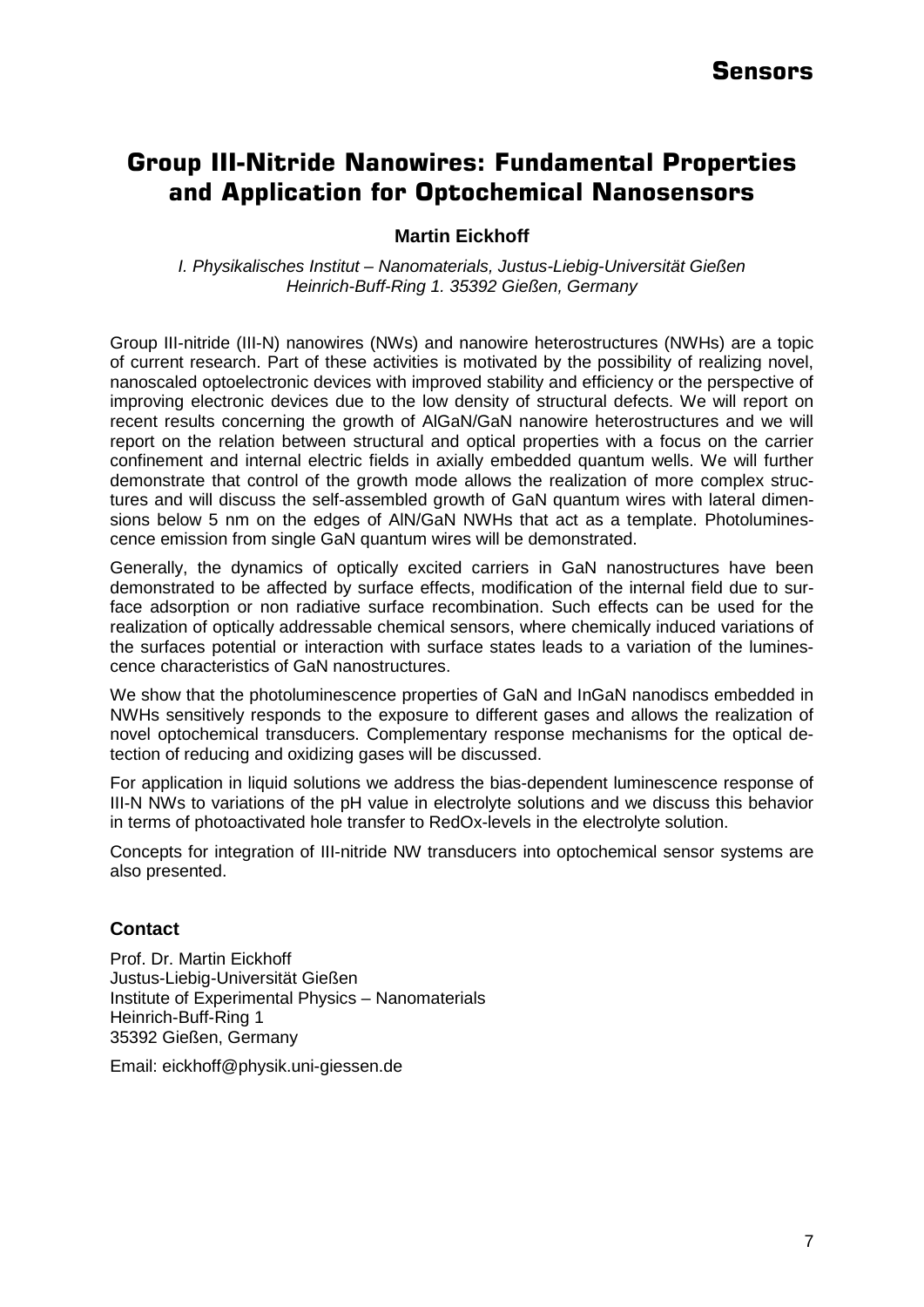## **Micro Sensors for Use in Life Science Systems**

#### **Monika Leester-Schädel**

*Institute of Microtechnology, TU Braunschweig Alte Salzdahlumer Str. 203, 38124 Braunschweig, Germany*

Over the past years, micro sensors have become of increasing scientific and commercial interest especially in the field of life science systems. Life science fields are, for example, (micro-)biology, biotechnology, environmental science, health sciences, medical devices, pharmacology and process engineering. The motivation to use micro sensors instead of common analysis systems and laboratory equipment is to save time as well as money and to enlarge the reliability of analysis methods. Micro sensors have the huge advantage of being small and lightweight. Thus, they can be easily integrated into automatic as well as portable analysis devices. In particular, microfluidic sensors consume a very small amount of sample fluid which makes them well suited for miniaturized process plants and Point-of-Care (POC) diagnostic systems.

For nearly 15 years, the Institute of Microtechnology (IMT) at TU Braunschweig has been working for a diverse portfolio of micro sensors for use in life science systems. The result of one of the first life science projects at the IMT was a highly sensitive quartz microbalance for the detection of C-reactive protein (CRP). The microbalance was combined with a blood separation device, a blood collection chamber and an affinity chromatography cell to a Labon-Chip (LOC) system for Point-of-Care (POC) diagnostic.

Actually the IMT is working on the use of paper for microfluidic devices. Paper-based analytical devices (µPads) are already used for different rapid health tests like for example pregnancy and diabetes tests. Paper as sensor material is cheap, bio- and medical compatible and flammable. Furthermore there is no need for additional actuation. The fluid is transported only due to capillary forces. Different fabrication methods like wax printing, photolithography and Laser-Induced-Forward-Transfer (LIFT) are being investigated to provide custom-made 3-D µPads for new POC diagnostic devices.

Another innovative and promising approach for the development of new micro sensor networks for life science applications is the use of flexible substrate materials. Flexible microsystems are robust, bendable, rollable, wearable and expendable. In addition, their fabrication is highly effective. At the IMT three different flexible substrate materials are currently investigated: Polydimethylsiloxan (PDMS), thinned silicon and polyimide foil.

Motivated by the demand of molecular cell researchers to automatically manipulate single cells, a 3-D micro force sensor based on the piezoresistive effect has been developed and further optimized. The sensor is implemented upon a motorized system which is settable through a user interface. The first force measurement procedures during penetrating a cell with a thin capillary have been very promising. It should also be mentioned that the IMT has significant experience with the development and fabrication of micro grippers and other micro actuator systems. To compensate the disadvantages of the 3-D micro force sensor (nontransparency, high fragility, restricted applications), it will be replaced by a system based on the gripper principle. Therefore, the smallest gripper of the available modular kit will be further equipped with a force sensor and hollow needles. With this, new and enriching opportunities for cell injection and mechanical characterization of muscle tissue are expected to be opened.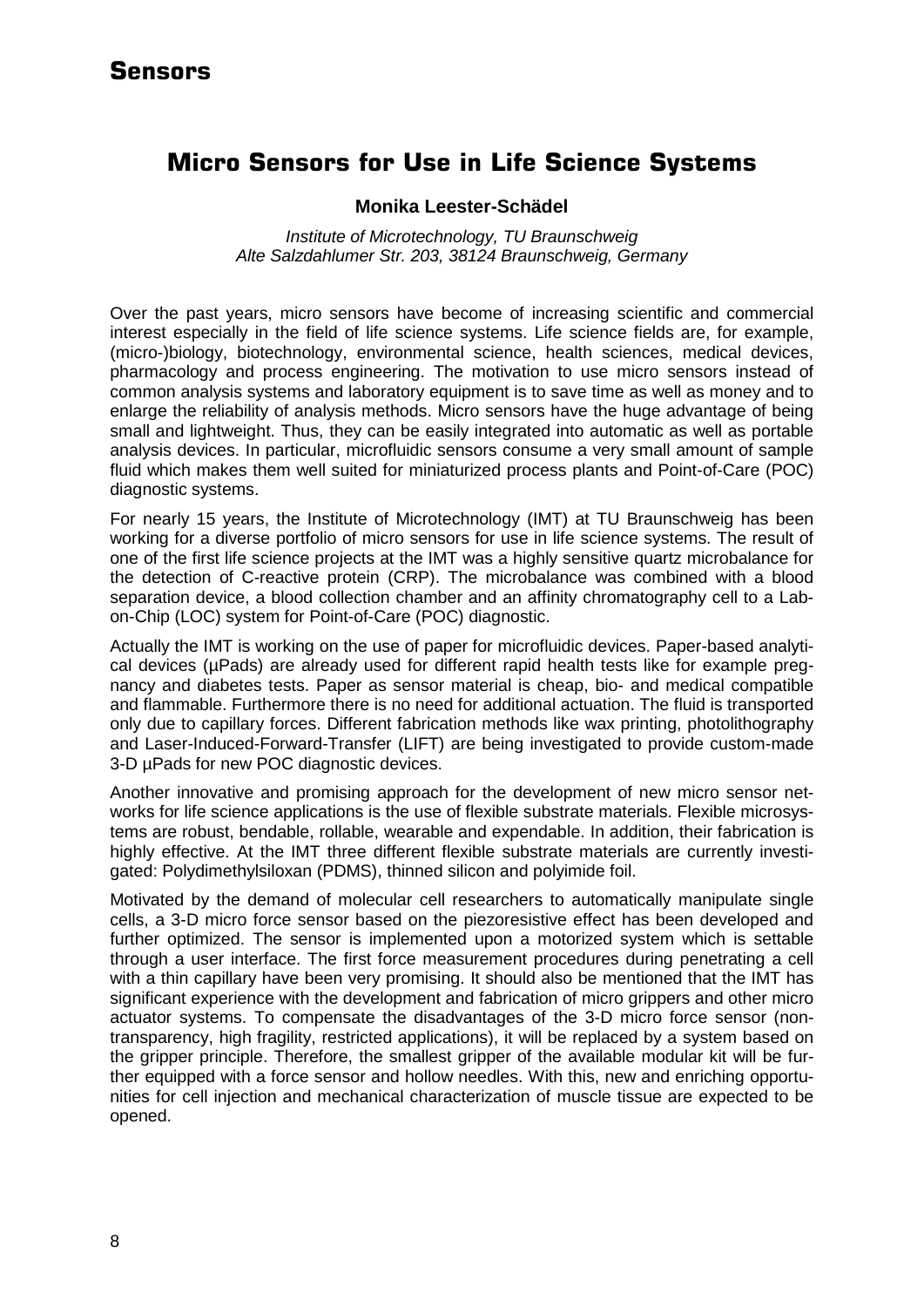## **Defects in Semiconductors Investigated by EBIC and EDMR**

#### **Peter Hadley**

*Institute of Solid State Physics, Graz University of Technology Petersgasse 16, 8010 Graz, Austria*

Silicon is one of the most thoroughly studied materials and yet there are many things that we don't understand about defects in silicon. The defects we are studying are thermal donors, hydrogen donors, and radiation induced acceptors. These dopants have been studied by Spreading Resistance Profiling (SRP), Electron Beam Induced Current (EBIC), and Electrically Detected Magnetic Resonance (EDMR). Spreading resistance profiling measures the conductivity locally under a sharp conducting contact. In electron beam induced current measurements, an electron beam is focused on a semiconductor and generates charge carriers in a small region. If the minority carriers diffuse to a pn-junction, they are collected and a current flows. This is similar to the operation of a solar cell. These measurements make it possible to locally determine the diffusion length which shows where recombination is occurring in a device. Electrically detected magnetic resonance is a spectroscopic measurement that uses microwaves to measure the g-factor of the defect. The challenge is to determine which defects are present in which concentration and to determine the electrical activity of the defects.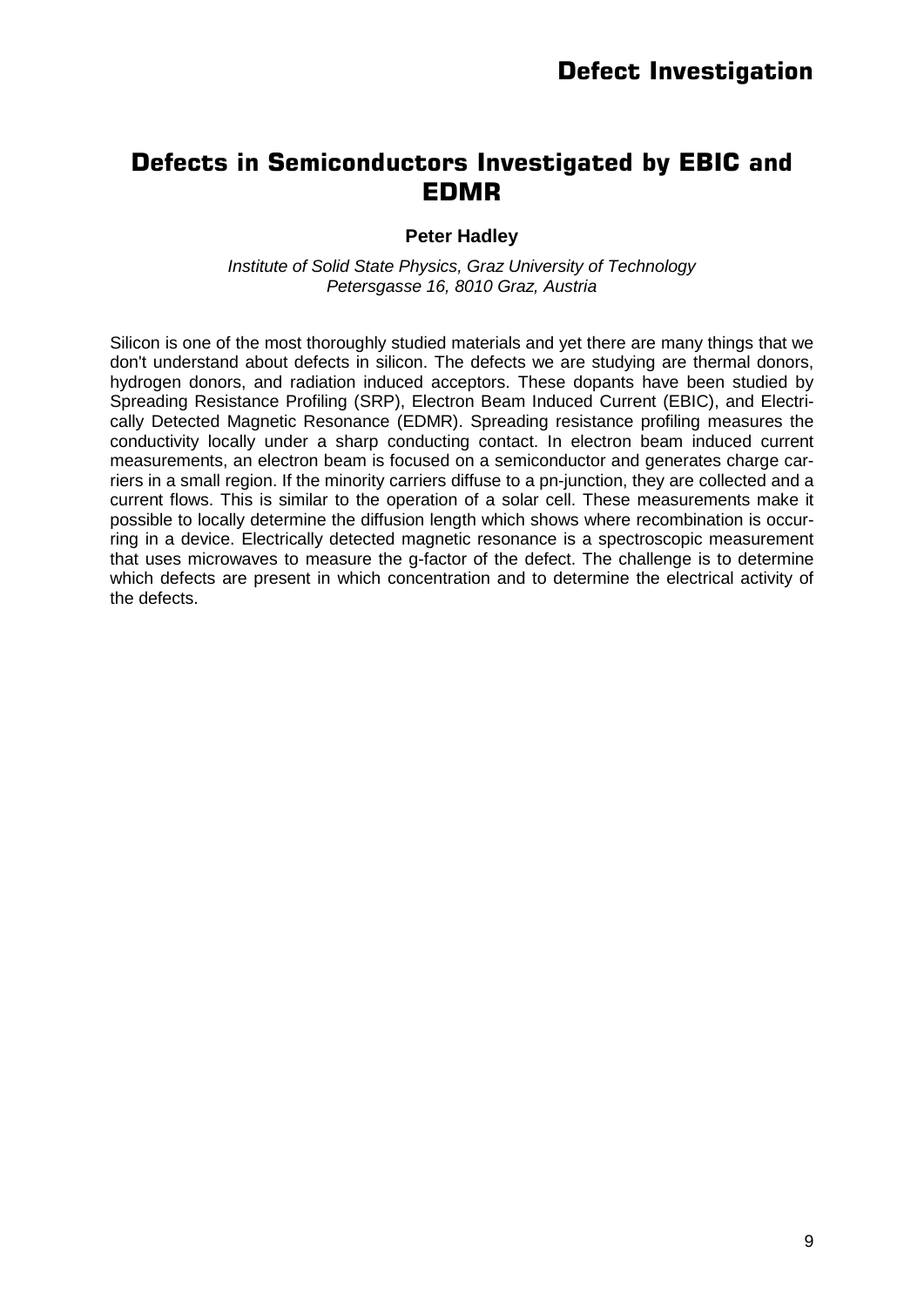#### **Power Electronics**

## **Strain-Tunable Optoelectronic Devices**

#### **Armando Rastelli**

*Institute of Semiconductor and Solid State Physics, Johannes Kepler University Linz Altenbergerstrasse 69, 4040 Linz, Austria*

Optically active quantum dots (QDs) can be made as nanoinclusions of a low energy bandgap semiconductor in a matrix with larger energy bandgap. Many recent experiments have demonstrated that these QDs are excellent quantum emitters, which can be used as sources of triggered single photons, indistinguishable photons and polarization entangled photon pairs. These features, combined with the possibility to integrate such QDs in optoelectronic devices, make QDs particularly appealing for envisioned applications in quantum communication.

However, the structural properties of self-assembled QDs are affected by unavoidable fluctuations, which make it difficult to obtain QDs with electronic and optical properties which meet (sometimes very stringent) requirements for their use in advanced quantum optics experiments. Post-growth techniques are therefore required to fine-tune the optical properties of QDs.



In this talk I will present hybrid QD-based devices in which the semiconductor structures are integrated on top of piezoelectric actuators made of PMN-PT material [1].

This combination allows us to study in detail the effects produced by variable strains (up to about 0.2%) on the excitonic emission of single QDs and to add a "tuning knob" to QDs. In fact, by combining strain with electric fields we are able to obtain (i) independent control of emission energy and charge-state of a QD, (ii) wavelengthtunable single-QD light-emitting diodes [2], and (iii) QDs suitable for generation of entangled photon pairs, independent on their structural properties [3].

- [1] A. Rastelli et al. Phys. Stat. Solidi 249, 687 (2012)
- [2] R. Trotta et al. Adv. Mater. 24, 2268 (2012)
- [3] R. Trotta et al. Phys. Rev. Lett. 109, 147401 (2012)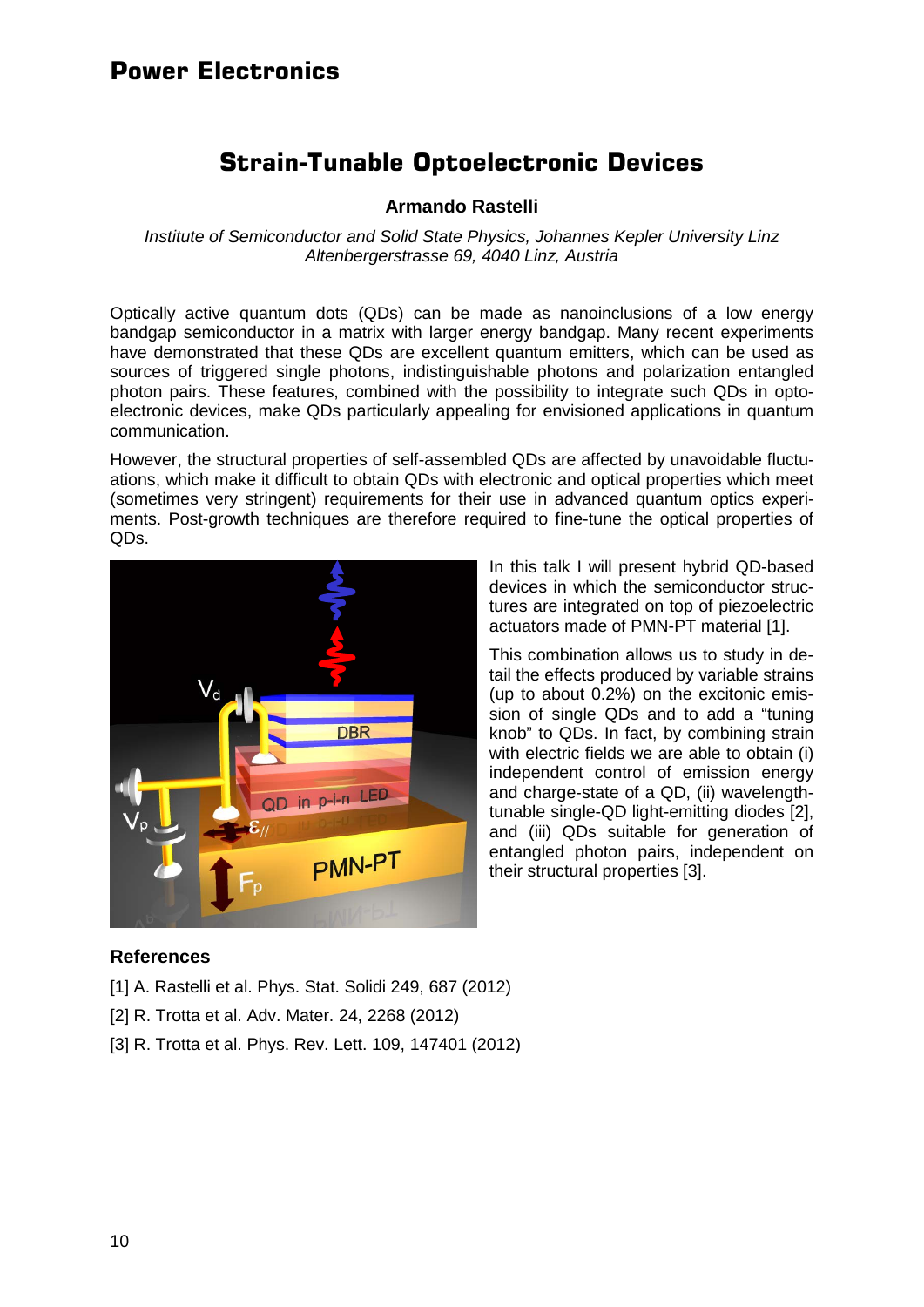## **Si and Ge Nanowires as Building Blocks for Novel Devices**

#### **Alois Lugstein**

*Institute of Solid State Electronics, Vienna University of Technology Floragasse 7, 1040 Vienna, Austria*

In order to continue the Moore's law new material for electronic components is been developed. Nanowire has been tested to have novel properties for application in electronic devices which will provide application in computer electronics.

The purpose of the presentation is to illuminate several aspects regarding the synthesis of silicon and germanium nanowires, their electrical properties, and the fabrication of a first device made thereof. Following an introductory survey of nanowire growth methods, experimental results concerning the epitaxial growth of nanowires are presented. The diameter dependence of the nanowire growth velocity and crystallographic growth direction of nanowires, a parameter that is of great importance especially in view of the technical applicability of epitaxially grown nanowires will be discussed. After these partially theoretical considerations with regard to the nanowire morphology, the electrical and optical properties of nanowires will be shown.

Having electronic applications of nanowires in mind, the fabrication of a nanowire field-effect transistor is naturally the first step. The feasibility of the fabrication process and the basic functionality of nanowire based devices such as gate all around FETs or "straintronic" devices will be demonstrated.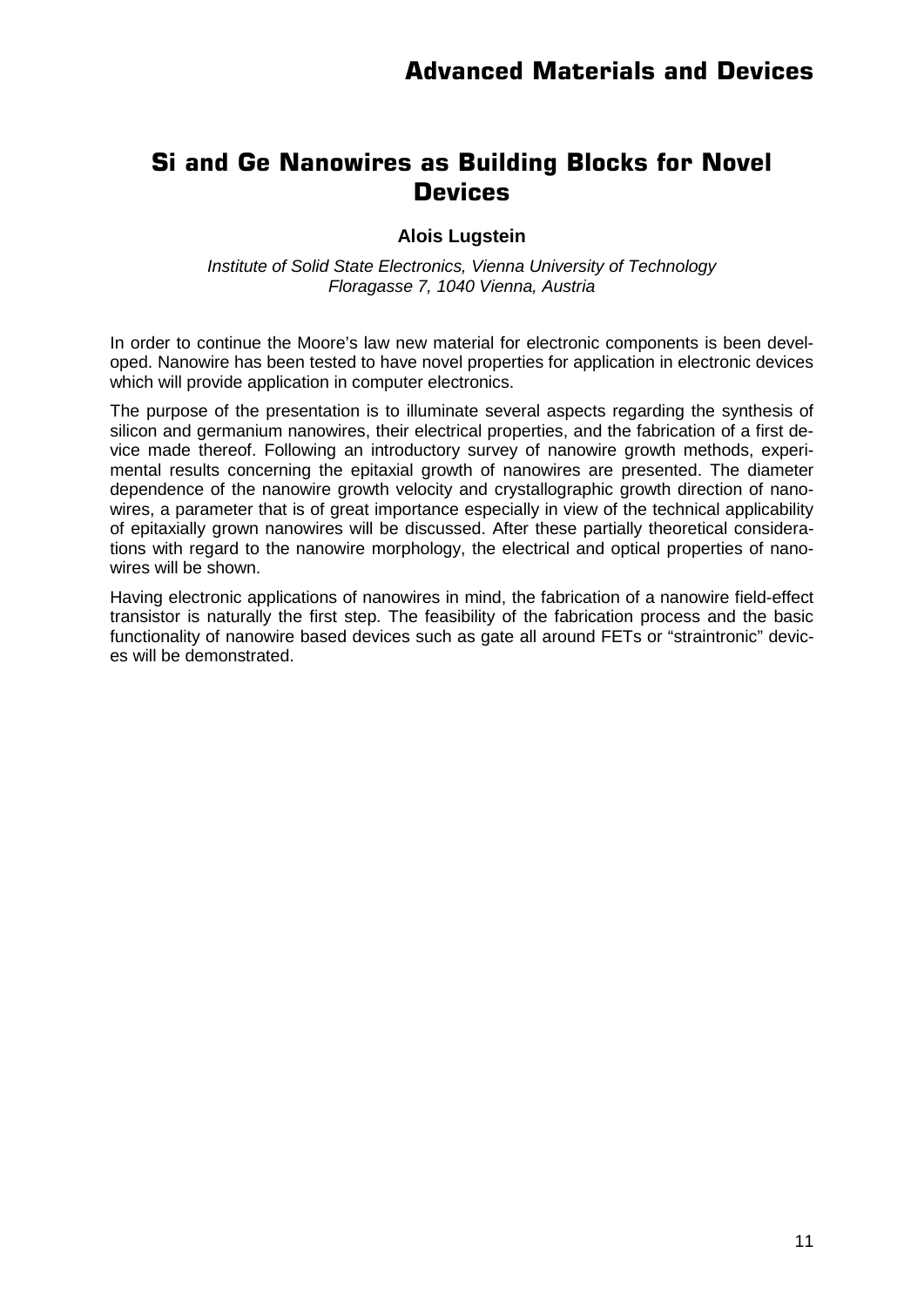## **The Transition of Power Semiconductor to 300 mm**

#### **Stefan Zerlauth**

*Infineon Technologies AG, Automotive Body & Power Am Campeon 1-12, 81726 Munich, Germany*

Power electronics play a major role in the efficient usage of energy around the world, following a global trend. This is reflected in emerging markets, which are in the focus of Infineon Technologies (IFX), which is a semiconductor manufacturer. The position of Infineon in its target markets as well as the role of Infineon Austria within the corporate group build a solid base to drive innovation.

In 2010 the 300 mm project was started in Villach using "bridge-tools" to allow a fast development. Massive invest of capital and engineering efforts have been made, today Infineon is the first company worldwide to produce power semiconductors on 300 mm thin wafers.

In power devices the electrical current flows vertical through the whole bulk, whereas in CMOS technologies mainly lateral structures are used, close to the surface.

A comparison of standard CMOS technologies with power semiconductor requirements shows some challenges, which have to be overcome. On the one hand the 300 mm equipments are not designed to produce power devices, which require different materials as well as modified processes. On the other hand a fast development of the existing 8" technologies in 300 mm is mandatory for a quick entry in the market – this could be achieved with a smooth 1:1 transfer from 8" to 12". Those differentiation factors suggest an in-house manufacturing approach, which has been considered in the future landscape of the IFX production sites.

The newly developed 300 mm manufacturing technology enables better chip performance at lower costs, putting Infineon into a prime position for delivering power devices manufactured with significantly enhanced frontend capacities based in Europe. One key is the thin wafer technology, which enables leading edge product roadmaps in the future, shown by the example of IGBTs, which are nowadays commonly produced in 150 mm and 200 mm wafer diameters.

The 300 mm wafer technology enables the development and manufacturing of new power semiconductor devices with higher energy efficiencies at lower manufacturing costs, which strengthens the position of IFX in the market.

#### **Contact**

Dr. Stefan Zerlauth Infineon Technologies AG Am Campeon 1-12 Automotive Body & Power D-81726 Munich, Germany Phone: +49-89-234-59234

Email: Stefan.Zerlauth@infineon.com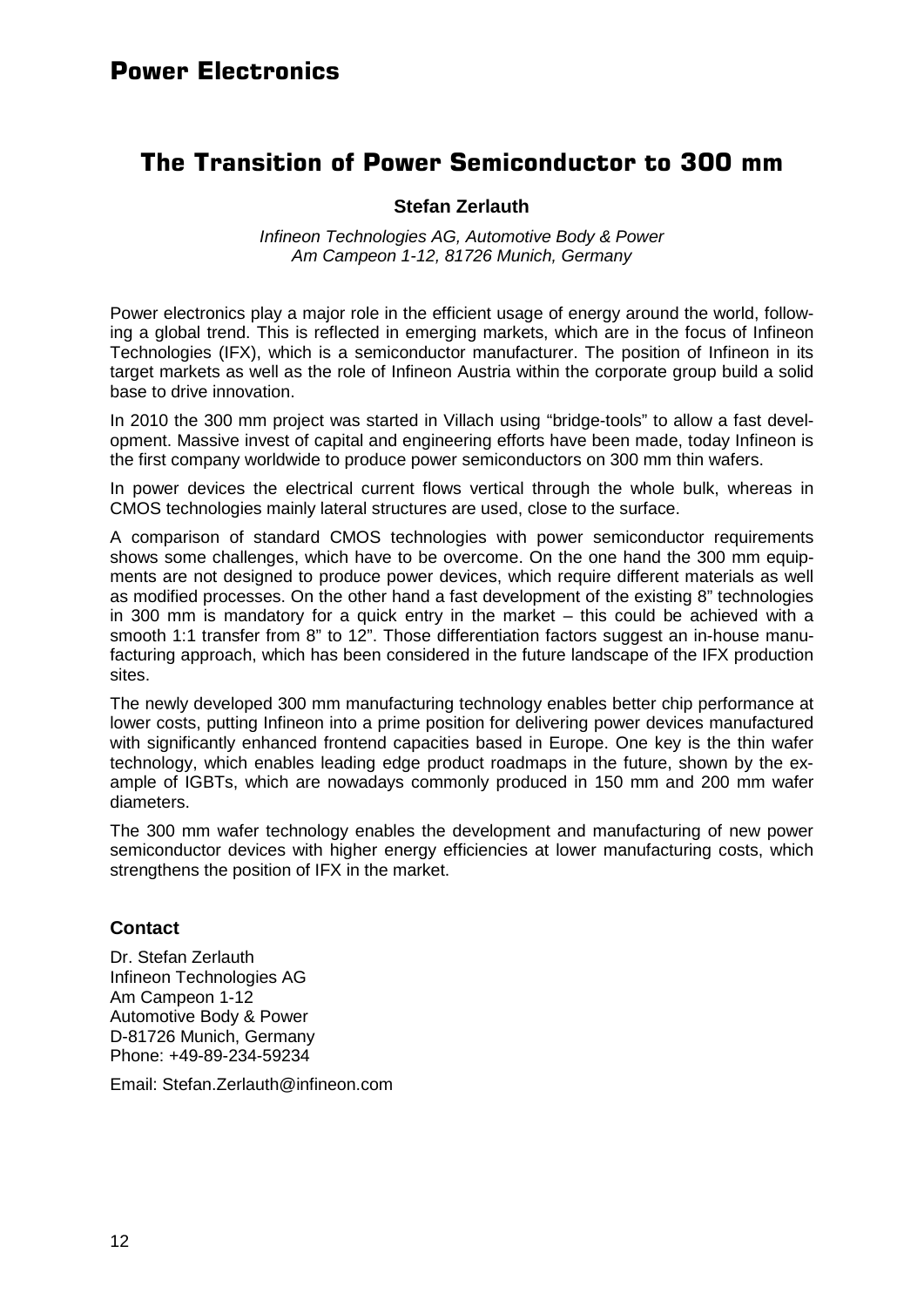## **Applications of Nanostructured Materials**

M. GAVAGNIN *et al*.: *Fe-based Nanostructures from Single to Multi-Domain Magnetic Configurations*

M.M. SHAWRAV *et al.*: *Electronic Applications of Focused Electron Beam Induced Deposited Noble Metals*

## **Microstructures for Neuroscience**

A. AMON *et al.*: *A Novel Microelectronic Platform for Neuronal Electrical Activity Measurements of Neurites*

## **Photonics and Optoelectronics**

M. BRANDSTETTER *et al.*: *THz Quantum Cascade Lasers with Wafer Bonded Active Regions*

M. KRALL *et al.*: *Micropillar Arrays of Terahertz Quantum Cascade Emitters Based on InGaAs/GaAsSb*

M. MARTL *et al.*: *Multi-Cavity Terahertz Quantum Cascade Laser Systems*

B. SCHWARZ *et al.*: *Bi-Functional Quantum Cascade Devices for Emission and Detection*

R. GANSCH *et al.*: *Impedance Matched Resonant Cavities for Quantum Well Infrared Photodetectors*

C. SCHWARZER *et al.*: *Substrate and Surface Emitting Ring Cavity Quantum Cascade Lasers*

## **MEMS Technology and Applications**

M. SCHNEIDER *et al.*: *Investigation on the Dielectric Breakdown Behavior of Aluminum Nitride Thin Films at Different Temperatures Applying a Time-Zero Approach*

D. DERGEZ *et al.*: *Properties of ICP-CVD-Deposited Amorphous Hydrogenated Silicon Nitride Layers for Fabrication of MEMS*

F. STEINHÄUSSER *et al.*: *Effect of the Material Distribution on the Effective Permittivity of Porousified LTCC Substrates Applying Finite 3D Field Simulations*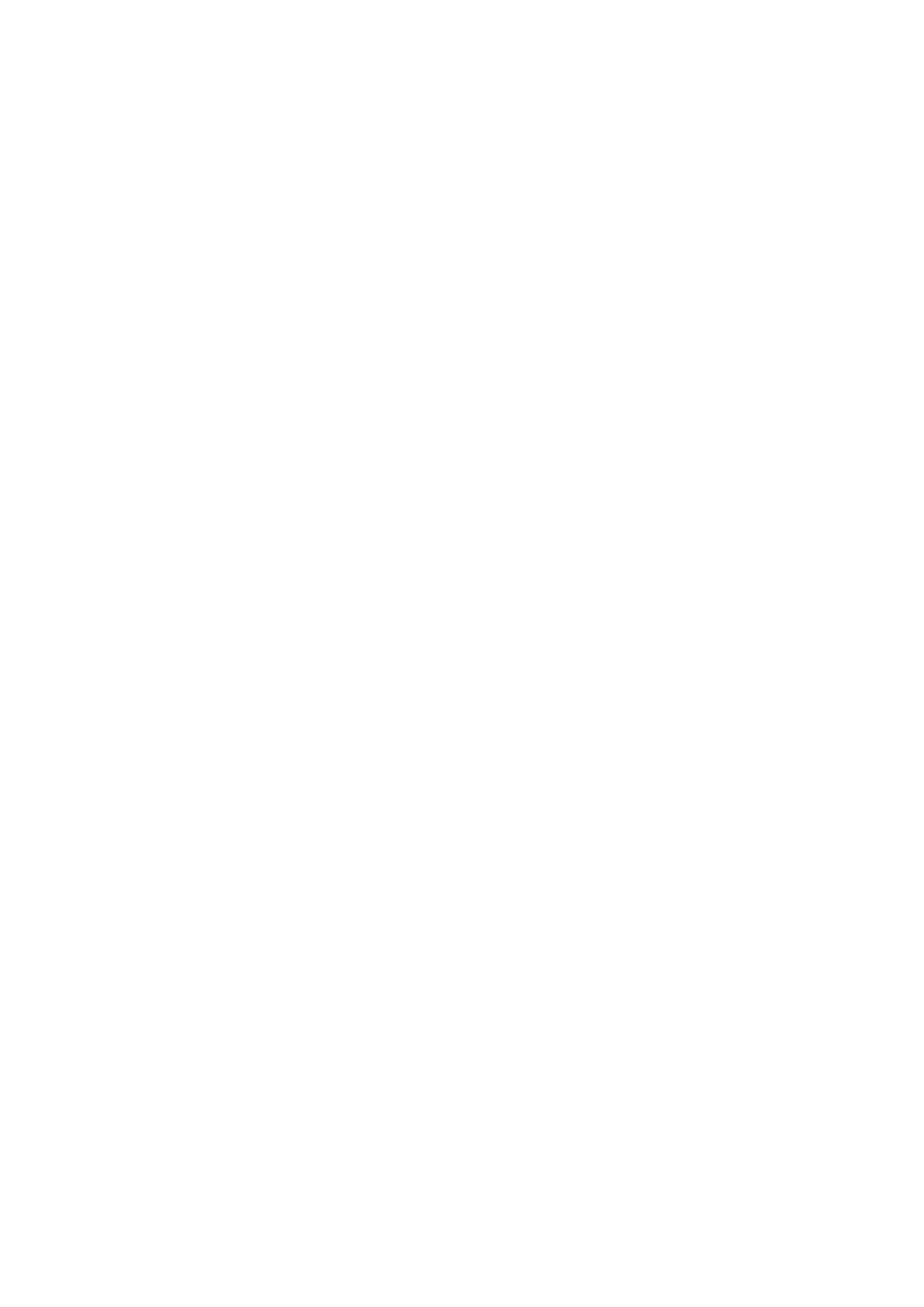## **Fe-based Nanostructures from Single to Multi-Domain Magnetic Configurations**

**M. Gavagnin, H.D. Wanzenböck, D. Belic, M. Shawrav, E. Bertagnolli**

*Institute of Solid State Electronics, Vienna University of Technology Floragasse 7, 1040 Vienna, Austria*

In the last few decades many efforts have been devoted on the fabrication of magnetic nanosystems which are suitable for magnetic sensing, data storage and logic applications. Focused electron beam induced deposition (FEBID) is a nanofabrication method which allows an exceptional control of the deposition at the nanoscale level. During a FEBID process the precursor molecules are injected in proximity of the impinging area of an electron beam which promotes the deposition of the desired material. In this work Fe-rich nanostructures with different shapes have been synthesized by FEBID and their magnetic configurations have been studied by magnetic force microscopy (MFM). The results have shown how FEBID allows the precise control of the shape anisotropy of magnetic nanostructures, a fundamental property of the key-elements in magnetologic devices.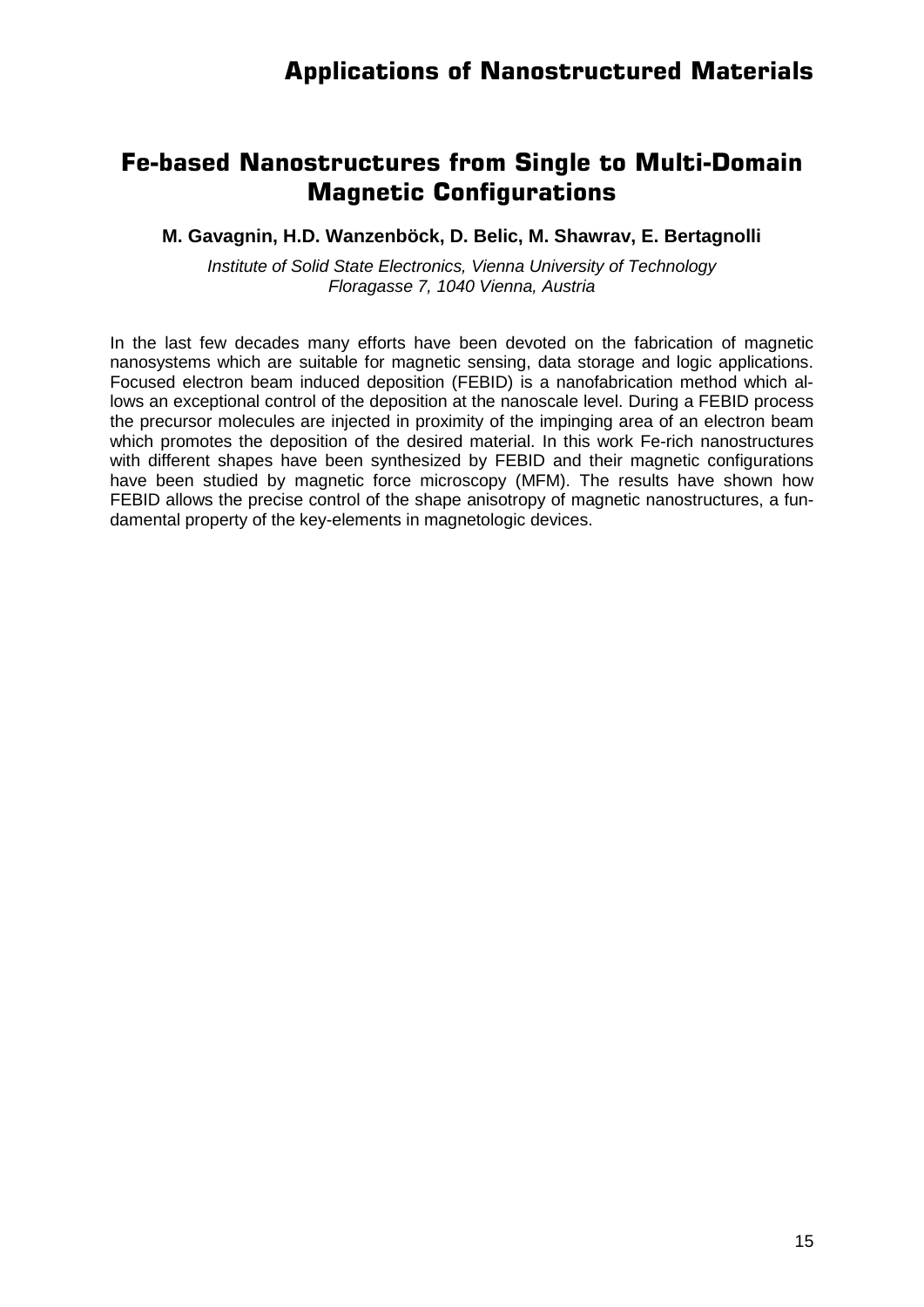## **Electronic Applications of Focused Electron Beam Induced Deposited Noble Metals**

#### **M.M. Shawrav, H.D. Wanzenboeck, D. Belic, M. Gavagnin, O. Bethge, E. Bertagnolli**

*Institute of Solid State Electronics, Vienna University of Technology Floragasse 7, 1040 Vienna, Austria*

Focused electron beam induced deposition (FEBID) has gained much popularity due to the possibility to deposit different structures with nanometer precision. This mask-free direct writing technique offers much more benefits over classical resist based process. This technique allows depositing metals with a single process step. It is also a potential candidate for 3D Noble metal nanostructures.

In this work, gold nanostructures of various sizes and shapes were fabricated using Focused Electron Beam Induced Deposition (FEBID). Morphological, structural and compositional properties have been investigated by Atomic Force Microscopy (AFM), Scanning Electron Microscopy (SEM), High Resolution Transmission Electron Microscopy (HR-TEM) and Energy Dispersive X-ray Spectroscopy (EDX). This approach was used to fabricate nanodevices – nanowires and capacitors whose electrical properties have been examined by means of I-V and C-V characterization.

#### **Acknowledgement**

- European Community's Seventh Framework Programme (FP7/2007-2013) under grant agreement number ENHANCE-238409
- Center for Micro- and Nanostructures (ZMNS), TU Wien
- University Service Centre for Transmission Electron Microscopy (USTEM), TU Wien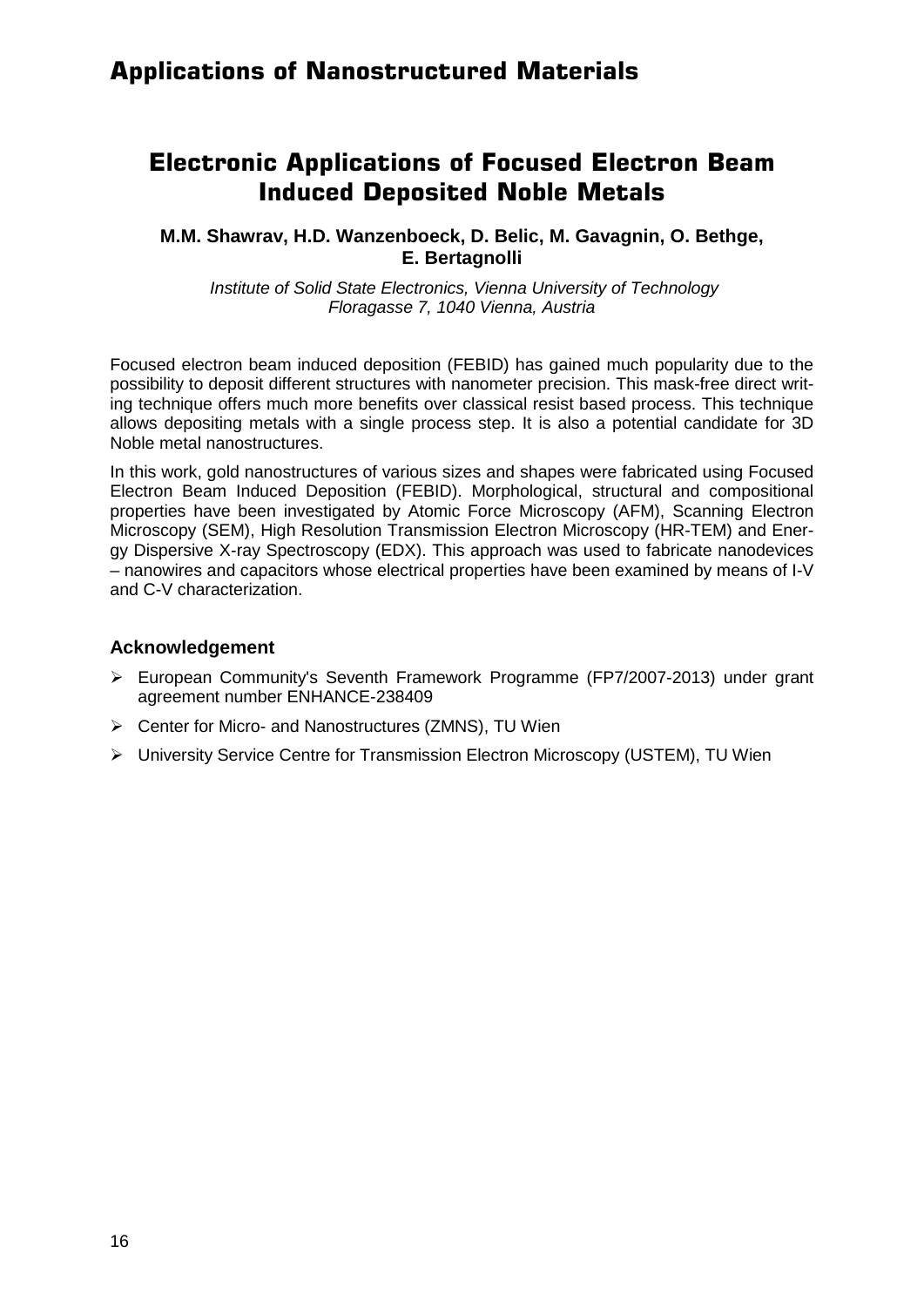## **A Novel Microelectronic Platform for Neuronal Electrical Activity Measurements of Neurites**

**A. Amon, J.K. Mika, H.D. Wanzenböck, E. Bertagnolli**

*Institute of Solid State Electronics, Vienna University of Technology Floragasse 7, 1040 Vienna, Austria*

#### **K. Schwarz, M. Stanger, J. Kou, S. Huck**

*Center for Brain Research, Medical University of Vienna Spitalgasse 4, 1090 Vienna, Austria*

Extracellular recording of neural activities is a powerful tool in neuroscience to investigate the communication within neural cell cultures. The extensive and complex wiring in cell cultures makes it very difficult to observe and analyze neural electrical behavior. We present a versatile microelectronic platform that allows for direct electrical measurement of extracellular potentials originating from isolated axons from dissociated neural cell cultures. The platform consists of a microstructured axon isolating device (AID) atop of a microelectrode array (MEA), whereby specific electrical recording of neural activity of axons can be performed. The AID is a microfluidic device and was fabricated by a soft lithographic process using a SU-8 structured master template with 35 microchannels for axon isolation. The MEA was fabricated by microstructuring techniques and equipped with 60 electrodes. The proof of isolated axon growth was performed with sympathetic neurons from the superior cervical ganglion of P5 WT mice grown on the AID-MEA platform. 3-days post seeding, neural activity was recorded and analyzed with the fabricated platform. The transparent structures enabled optical monitoring of the cultured cells. The benefit of the presented approach is the capability to design the whole platform to the requirements of the experiment. The presented platform will facilitate studies where axons and somata can be treated independently of each other.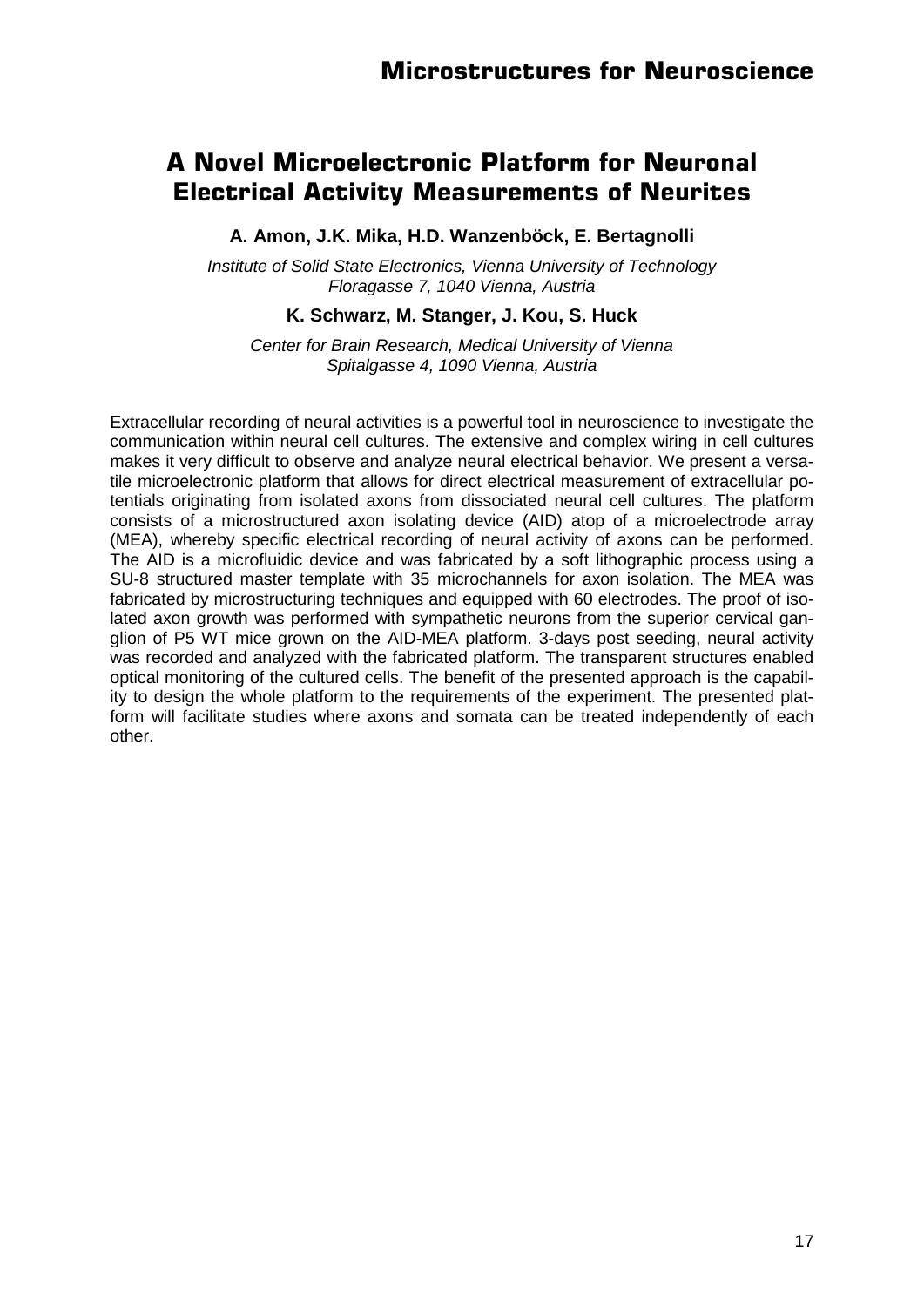### **THz Quantum Cascade Lasers with Wafer Bonded Active Regions**

**M.** Brandstetter<sup>1</sup>, C. Deutsch<sup>1</sup>, A. Benz<sup>1</sup>, H. Detz<sup>2</sup>, A.M. Andrews<sup>2</sup>, W. Schrenk<sup>2</sup>, **G. Strasser<sup>2</sup> , K. Unterrainer<sup>1</sup>**

*<sup>1</sup> Photonics Institute and Center for Micro- and Nanostructures, Vienna University of Technology Gusshausstrasse 27-29, 1040 Vienna, Austria*

*<sup>2</sup> Institute of Solid State Electronics and Center for Micro- and Nanostructures, Vienna University of Technology Floragasse 7, 1040 Vienna, Austria*

We present terahertz (THz) quantum cascade lasers (QCLs) with doubled active region thickness by using direct wafer bonding of two active regions with a thickness of 15 µm [1]. We employed a double-metal waveguide providing high optical confinement. By increasing the waveguide thickness to 30 µm the waveguide losses are reduced by almost a factor of 2 and the far-field is improved due to the larger facet aperture. Furthermore due to the doubled active region thickness more optical power is produced inside the waveguide.

Figure 1 compares the measured voltage/ light vs. intensity plots of THz QCLs with 15 µm and 30 µm active region thicknesses. The devices show similar threshold current densities and maximum operating temperatures. The threshold voltage is increased by a factor of 2 indicating excellent electrical properties at the bonding interface in terms of contact resistance. The measured output power is increased by significantly more than a factor of 2.

With this concept the optical output power and the far-field of THz QCLs with double metal waveguide can be improved without reducing the maximum operating temperature and without increasing the threshold current as in a single plasmon waveguide [2].



Fig. 1: Measured temperature dependent voltage/ light vs. intensity plots. The threshold current and the maximum operating temperature are comparable for devices with 30 µm and 15 µm active region thicknesses.

- [1] M. Brandstetter, C. Deutsch, A. Benz, G. Cole, H. Detz, A. Andrews, W. Schrenk, G. Strasser, and K. Unterrainer, "THz quantum cascade lasers with wafer bonded active regions," Opt. Express 20, 23832-23837 (2012).
- [2] B. Williams, S. Kumar, Q. Hu, and J. Reno, "High-power terahertz quantum-cascade lasers," Eletron. Lett. 42, 89 (2006)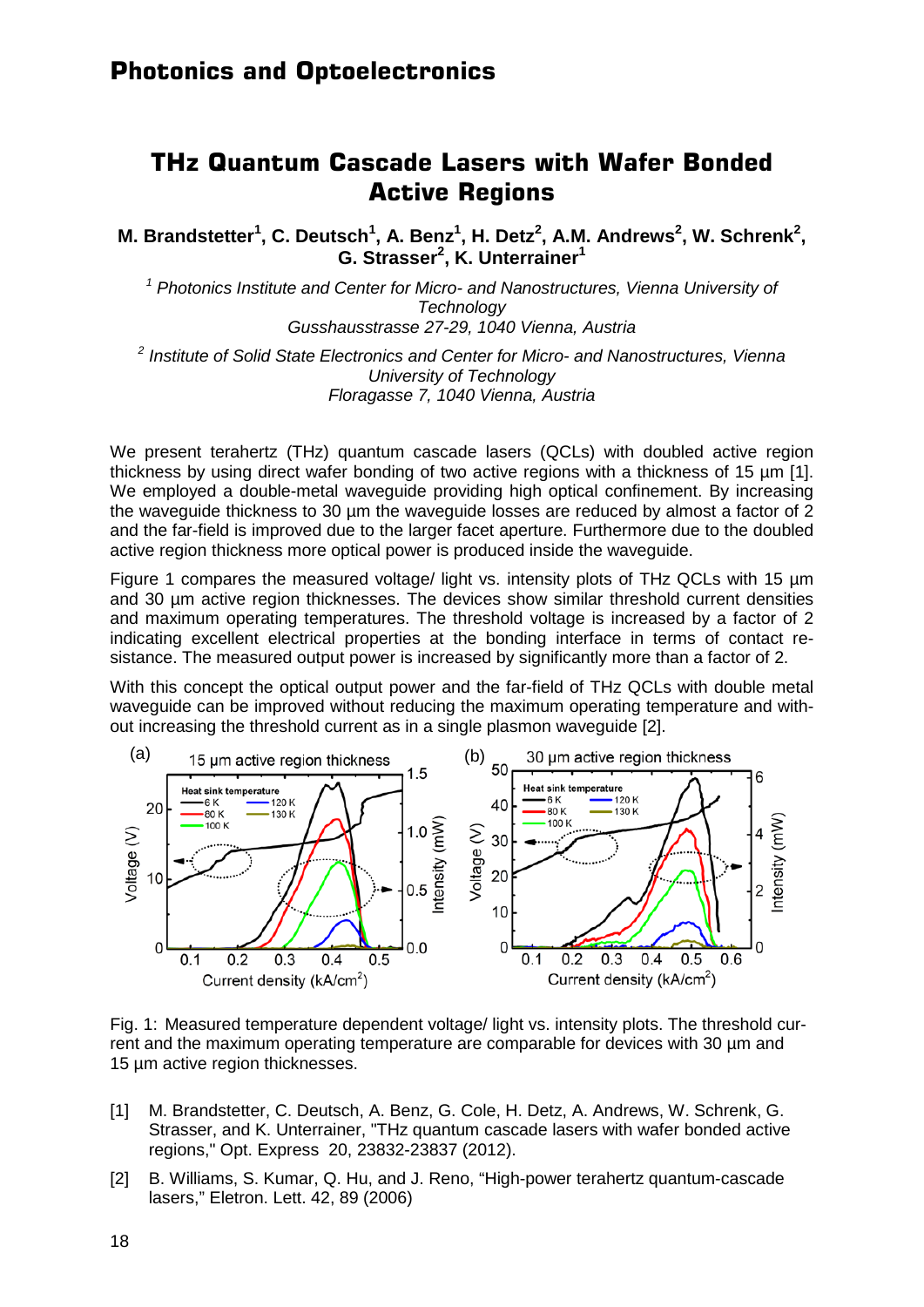## **Micropillar Arrays of Terahertz Quantum Cascade Emitters Based on InGaAs/GaAsSb**

**M. Krall**<sup>1,3</sup>, M. Brandstetter<sup>1,3</sup>, C. Deutsch<sup>1,3</sup>, A. Benz<sup>1,3</sup>, H. Detz<sup>2,3</sup>, T. Zederbauer<sup>2,3</sup>, A.M. Andrews<sup>2,3</sup>, W. Schrenk<sup>3</sup>, G. Strasser<sup>2,3</sup>, K. Unterrainer<sup>1,3</sup>

> *<sup>1</sup> Photonics Institute, Vienna University of Technology Gusshausstrasse 27-29, 1040 Vienna, Austria*

*2 Institute of Solid State Electronics, Vienna University of Technology Floragasse 7, 1040 Vienna, Austria*

*<sup>3</sup> Center for Micro- and Nanostructures, Vienna University of Technology Floragasse 7, 1040 Vienna, Austria*

We have fabricated and characterized micropillar arrays of InGaAs/GaAsSb quantum cascade devices grown by molecular beam epitaxy and etched with a highly anisotropic reactive ion etching process. The InGaAs/GaAsSb material system has been recently studied for quantum cascade lasers in the mid-infrared and terahertz spectral range [1], [2]. In addition to its low effective electron mass  $(0.043 \, \text{m}_0)$  and relatively low conduction band offset (360 meV) its lack of aluminum compounds is very favorable because it leads to less surface oxidation potentially causing less surface depletion in the micropillars.

The heterostructure has been designed for a strong optical transition in the terahertz and shows lasing action when fabricated into bulk double-metal waveguide devices. The micropillars are on the order of micrometers in diameter and integrated into a double-metal waveguide using a planarization technique. Measurements show electroluminescence from these devices on top of thermal background radiation. These results are very promising, since the process is scalable down to nanowire arrays with much smaller diameters, which might be able to increase the maximum operating temperature of THz quantum cascade lasers.

- [1] M. Nobile, P. Klang, E. Mujagić, H. Detz, A.M. Andrews, W. Schrenk and G. Strasser, "Quantum cascade laser utilising aluminium-free material system: InGaAs/GaAsSb lattice matched to InP", Electron. Lett. 45, 1031 (2009)
- [2] C. Deutsch, A. Benz, H. Detz, P. Klang, M. Nobile, A.M. Andrews, W. Schrenk, T. Kubis, P. Vogl, G. Strasser and K. Unterrainer, "Terahertz quantum cascade lasers based on type II InGaAs/GaAsSb/InP", Appl. Phys. Lett. 97, 261110 (2010)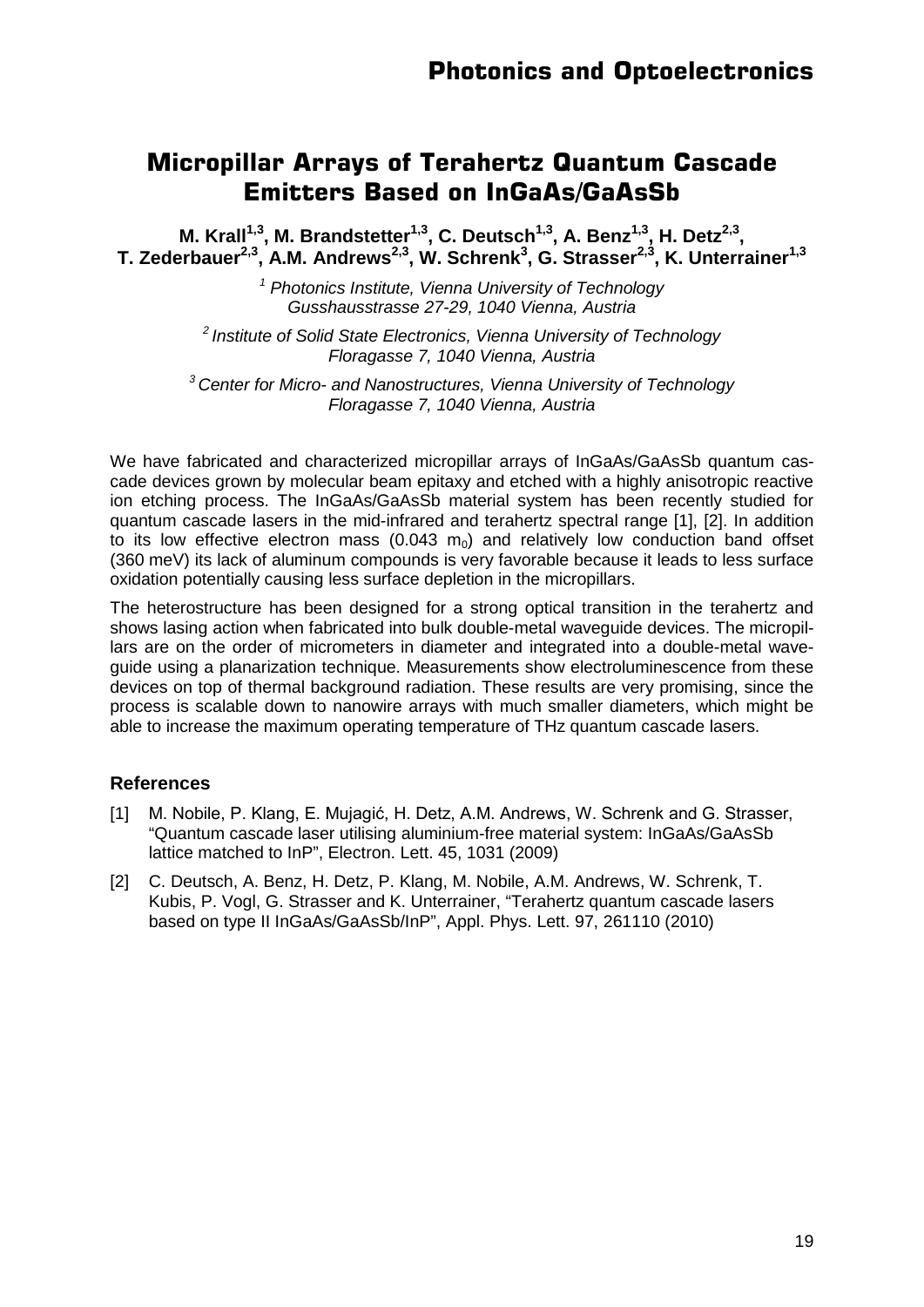#### **Multi-Cavity Terahertz Quantum Cascade Laser Systems**

M. Martl<sup>1</sup>, C. Deutsch<sup>1</sup>, M. Krall<sup>1</sup>, A.M. Andrews<sup>2</sup>, W. Schrenk<sup>3</sup>, G. Strasser<sup>23</sup>, K. Unterrainer<sup>1,3</sup>, J. Darmo<sup>1</sup>

> *¹ Photonics Institute, Vienna University of Technology Gusshausstrasse 27-29, 1040 Vienna, Austria*

*² Institute of Solid State Electronics, Vienna University of Technology Floragasse 7, 1040 Vienna, Austria*

*³ Center for Micro- and Nanostructures, Vienna University of Technology Floragasse 7, 1040 Vienna, Austria*

Terahertz quantum cascade laser (THz QCL) research focuses on the design of robust terahertz intersubband transitions within the conduction band of a semiconductor heterostructure. Thereby the carrier transport in THz QCLs is designed to be photon-assisted. For a full description of the QCL current additionally carrier scattering processes have to be considered. On the other hand, the electromagnetic field feedback of the laser cavity strongly modifies the distribution of charge carriers over the subbands and hence determines the amount of intersubband gain and loss within a THz QCL [1]. This effect until now was mostly underestimated. In this contribution we focus on multi-cavity systems for studying cavity coupling effects and bias controlled absorption to address this phenomenon.

The investigated system is shown in Fig. 1 (right panel). It consists of two Fabry-Pérot cavities and a short section used as a monitor for the optical field confined in the system. The gap between individual sections is 3 µm. First we explored the working conditions of the short as well as the long section for monitoring of the optical field and to effectively control the overall gain of the coupled system. We demonstrate extra-ordinary strong coupling between the photons and electrons traversing the QCL (Fig. 1, left panel). This provides a very sensitive tool for accessing the intra-cavity optical power.

Further, we utilized the internal THz power monitor (i.e. the short section of the multi-cavity system) to access the interaction between individual sections. The sub- and above-threshold coupling analysis revealed thermal and optical coupling of the cavities, respectively. Further the use as an optical modulator turns the entire system into an on-chip THz 'lab' that is extensively explored and preliminary results will be presented.

![](_page_19_Figure_9.jpeg)

Fig. 1: Optical coupling of three cavities. The current through the detector section is shown dependent on the modulation by the second section and lasing/non-lasing of the third section.

[1] M. Martl, J. Darmo, C. Deutsch, M. Brandstetter, A. M. Andrews, P. Klang, G. Strasser and K. Unterrainer, "Gain and losses in THz quantum cascade laser with metal-metal waveguide", Opt. Express 19, 733-738 (2011)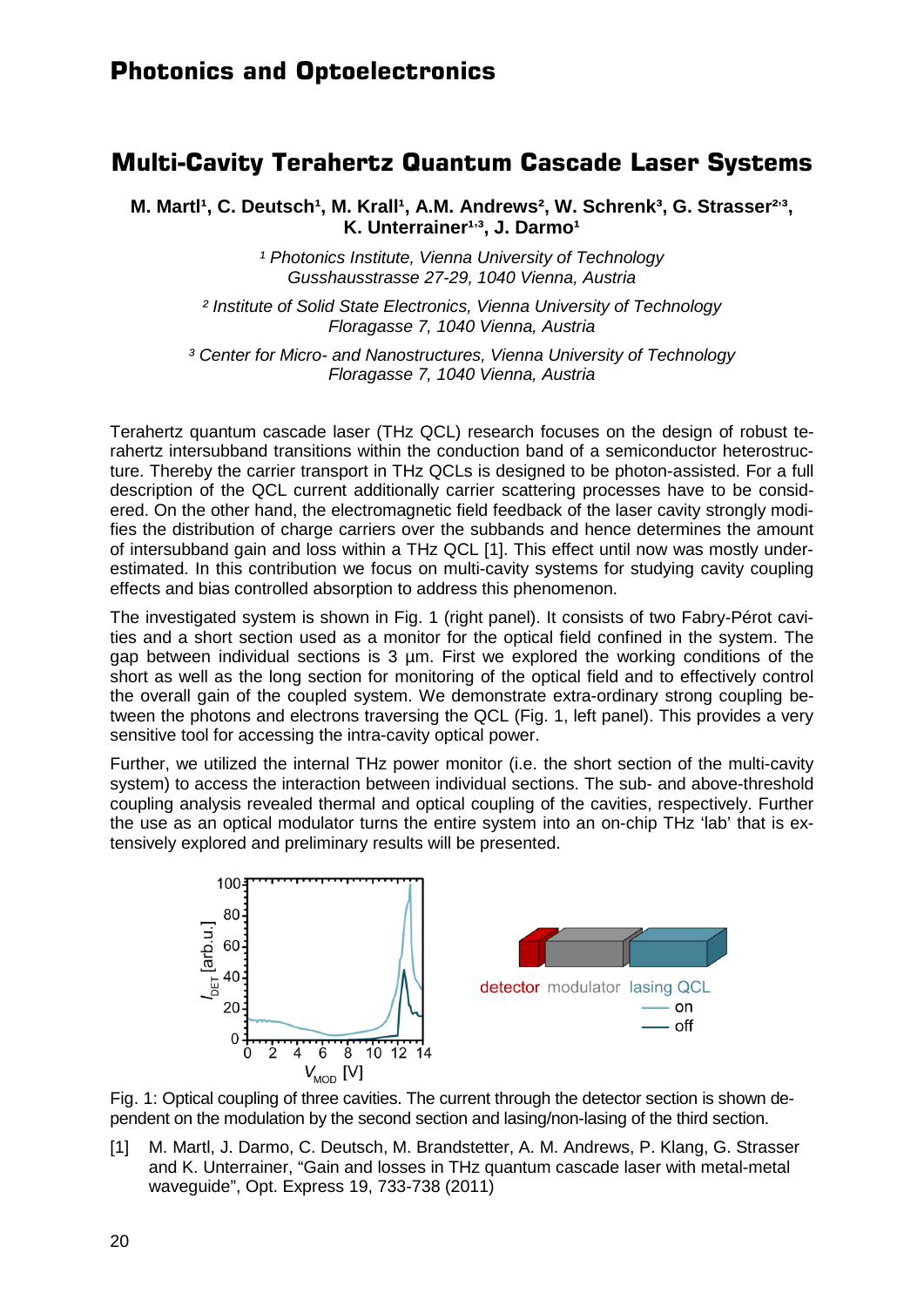#### **Bi-Functional Quantum Cascade Devices for Emission and Detection**

B. Schwarz<sup>1</sup>, P. Reininger<sup>1</sup>, O. Baumgartner<sup>2</sup>, T. Zederbauer<sup>1</sup>, H. Detz<sup>1</sup>, **A.M. Andrews<sup>1</sup> , W. Schrenk<sup>1</sup> , H. Kosina<sup>2</sup> , G. Strasser<sup>1</sup>**

*<sup>1</sup> Center for Micro- and Nanostructures, Vienna University of Technology Floragasse 7, 1040 Vienna, Austria*

*<sup>2</sup> Institute for Microelectronics, Vienna University of Technology Gußhausstrasse 27-29, 1040 Vienna, Austria*

Quantum cascade lasers and detectors are powerful mid-infrared devices. A Quantum cascade laser can also act as a photovoltaic detector, but normally at a significant lower wavelength. Thus quantum cascade structures are commonly designed as either lasers or detectors. In our recent study we have demonstrated a quantum cascade structure that can act as coherent source and photovoltaic detector at the same wavelengths range [1]. Moving a significant step towards monolithic integrated photonic circuits such multipurpose devices open up new possibilities for on-chip applications by emitting and detecting light on the same chip [2]. Apart from typical real world applications like chemical sensing, spectroscopy and free space communication it can be used to study optical couplings, interaction of light and matter, as well as non-linear effects within one chip.

![](_page_20_Figure_6.jpeg)

Fig. 1: Band structure of a Quantum cascade structure that can act both as a coherent emitter (upper) and a photovoltaic detector (lower).

Due to its complexity, such a device structure requires a careful quantum design to maximize performance while matching the designed wavelength at both laser and detector operation. When a certain voltage is applied, the structure acts as a laser. At zero bias it acts as a photovoltaic detector. In this case, the injector states form a phonon ladder leading to a built-in electric field. After optical excitation the electrons can scatter via this phonon ladder to the lower level of the next period. The fine tuning is done by optimization of the device structure based on a high efficient semi-classical Monte-Carlo quantum cascade simulator.

- [1] B. Schwarz, P. Reininger, H. Detz, T. Zederbauer, A. M. Andrews, S. Kalchmair, W. Schrenk, O. Baumgartner, H. Kosina, and G. Strasser, Appl. Phys. Lett.101, 191109 (2012).
- [2] B. Schwarz, P. Reininger, H. Detz, T. Zederbauer, A. M. Andrews, W. Schrenk and G. Strasser, Sensors13, 2196 (2013).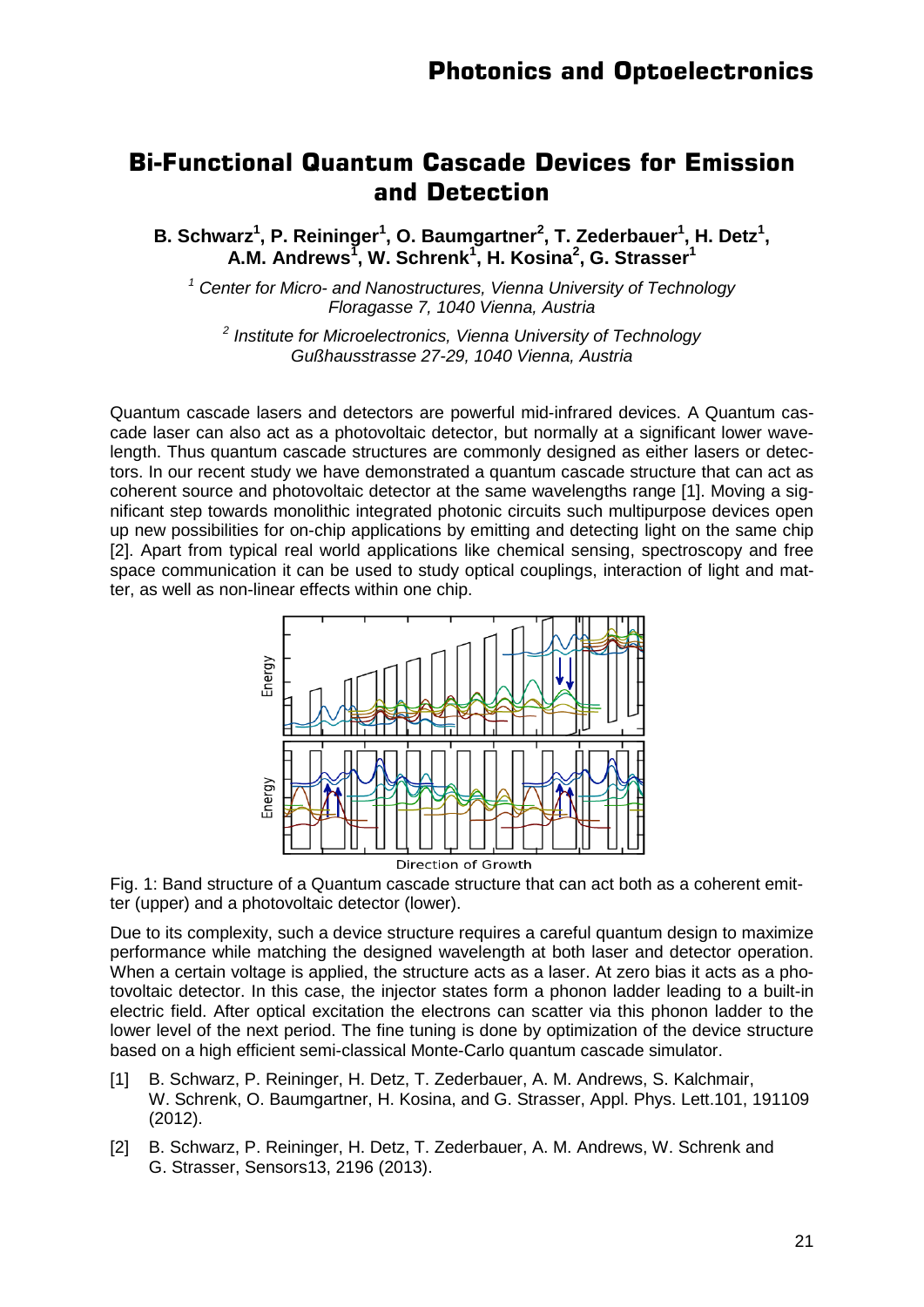## **Impedance Matched Resonant Cavities for Quantum Well Infrared Photodetectors**

#### **R. Gansch, S. Kalchmair, H. Detz, T. Zederbauer, A. Andrews, W. Schrenk, G. Strasser**

*Institute of Solid State Electronics, Vienna University of Technology Floragasse 7, 1040 Vienna, Austria*

The detection of mid-infrared light with intersubband optoelectronic devices, so called quantum well infrared photodetectors (QWIPs), has become a reliable and mature technology. QWIPs are frequently used in focal plane arrays due to their high uniformity, featuring megapixel imaging systems with high sensitivity. However, these detectors have to be operated at low temperatures to suppress the dark current from thermally excited electrons. A lower quantum well doping will reduce the dark current and enable operation at higher temperatures, but the photon absorption probability is reduced as well.

To enhance the responsivity of a QWIP with low dark current and low absorbance, we combined it with a resonant cavity. Due to the high lifetime of photons in the active material, the absorption probability is increased. QWIPs are sensitive only to an electric field along the growth direction, caused by a quantum mechanical selection rule. Therefore, we use a photonic crystal slab (PCS) as a resonant cavity. Surface-normal incident light couples into resonant PCS modes, which have a polarization that can be absorbed by the QWIP. With such a PCS-QWIP we have shown that the temperature performance [1] and detectivity [2] can be significantly improved. Further optimization of these devices is possible by matching the absorption of the QWIP to the quality factor of the cavity. Our simulations predict that for such impedance matched PCS-QWIPs a quantum efficiency of up to 80% can be achieved even for very low doping levels.

- [1] S. Kalchmair, H. Detz, G. D. Cole, A. M. Andrews, P. Klang, M. Nobile, R. Gansch, C. Ostermaier, W. Schrenk, and G. Strasser, "Photonic crystal slab quantum well infrared photodetector", APL 98, 011105 (2011)
- [2] S. Kalchmair, R. Gansch, S. I. Ahn, A. M. Andrews, H. Detz, T. Zederbauer, E. Mujagić, P. Reininger, G. Lasser, W. Schrenk, and G. Strasser, "Detectivity enhancement in quantum well infrared photodetectors utilizing a photonic crystal slab resonator", Opt. Express 20, 5622 (2012)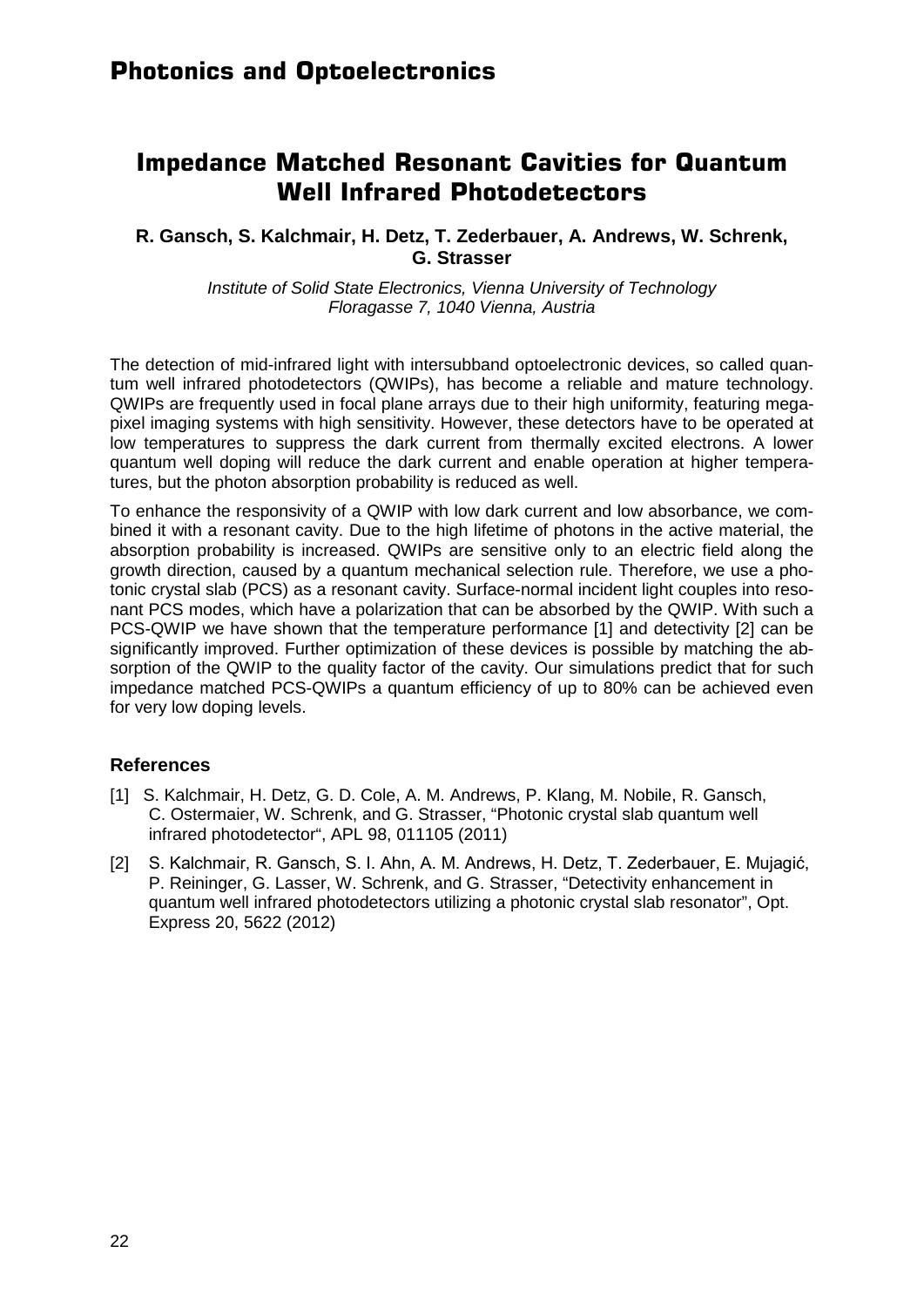#### **Substrate and Surface Emitting Ring Cavity Quantum Cascade Lasers**

**C. Schwarzer<sup>1</sup>, L. Burgstaller<sup>1</sup>, W. Schrenk<sup>1</sup>, W. Charles<sup>3</sup>, C. Gmachl<sup>2</sup>, G. Strasser<sup>1</sup>**

*<sup>1</sup> Institute of Solid State Electronics, Vienna University of Technology Floragasse 7, 1040 Vienna, Austria*

*<sup>2</sup> Department of Electrical Engineering, Princeton University Princeton, New Jersey 08544, USA* 

*<sup>3</sup> Phononic Devices, Inc., Raleigh, NC 27606, USA*

Quantum cascade lasers (QCLs) evolved to versatile and reliable light sources in the midinfrared (MIR) and terahertz (THz) spectral region. Recently, our group reported the ring cavity surface emitting QCL [1]. The ring-type resonator, in combination with a second order DFB grating provides highly collimated beam profiles, along with robust single-mode emission. DFB gratings also diffract a certain amount of light towards the substrate [2]. Within this work we perform investigations regarding the emission direction of ring-QCLs and strategies towards enhancement of the substrate emitted optical power. The devices are based on an  $In<sub>0.53</sub>Ga<sub>0.47</sub>As/In<sub>0.52</sub>Al<sub>0.48</sub>As superlattice with an emission wavelength around 8 µm. The sec$ ond order DFB grating period is 2.412 μm and the grating duty cycle (GDC) was varied between 14 and 83 percent.

All devices showed single-mode operation at frequencies around 1296 cm<sup>-1</sup>. Peak optical power values of 16.6 mW for surface emission and 9.25 mW for substrate emission were measured. When the GDC is not optimized for surface emission (around 70%), a far greater amount of light is emitted through the substrate. Maximum values for substrate emission are found for GDCs around 56%. This agrees very well with the simulation results. When accounting for the substrate absorption and the transmission coefficient at the substrate-air interface, it is demonstrated that the whispering gallery modes are predominantly diffracted towards the substrate [3].

The authors acknowledge the support by the Austrian projects IR-ON (FWF: F2503-N17) and PLATON, the GMe and MIRTHE (NSF-ERC, EEC 0540832).

- [1] E. Mujagić, M. Nobile, H. Detz, W. Schrenk, J. Chen, C. Gmachl, and G. Strasser, APL 96, 031111 (2010).
- [2] S. Schartner, M. Austerer, W. Schrenk, A.M. Andrews, P. Klang, G. Strasser, Opt. Exp. 16, 11920 (2008).
- [3] C. Schwarzer, E. Mujagić, S.I. Ahn, A.M. Andrews, W. Schrenk, W. Charles, C. Gmachl, G. Strasser, APL 100, 191103 (2012).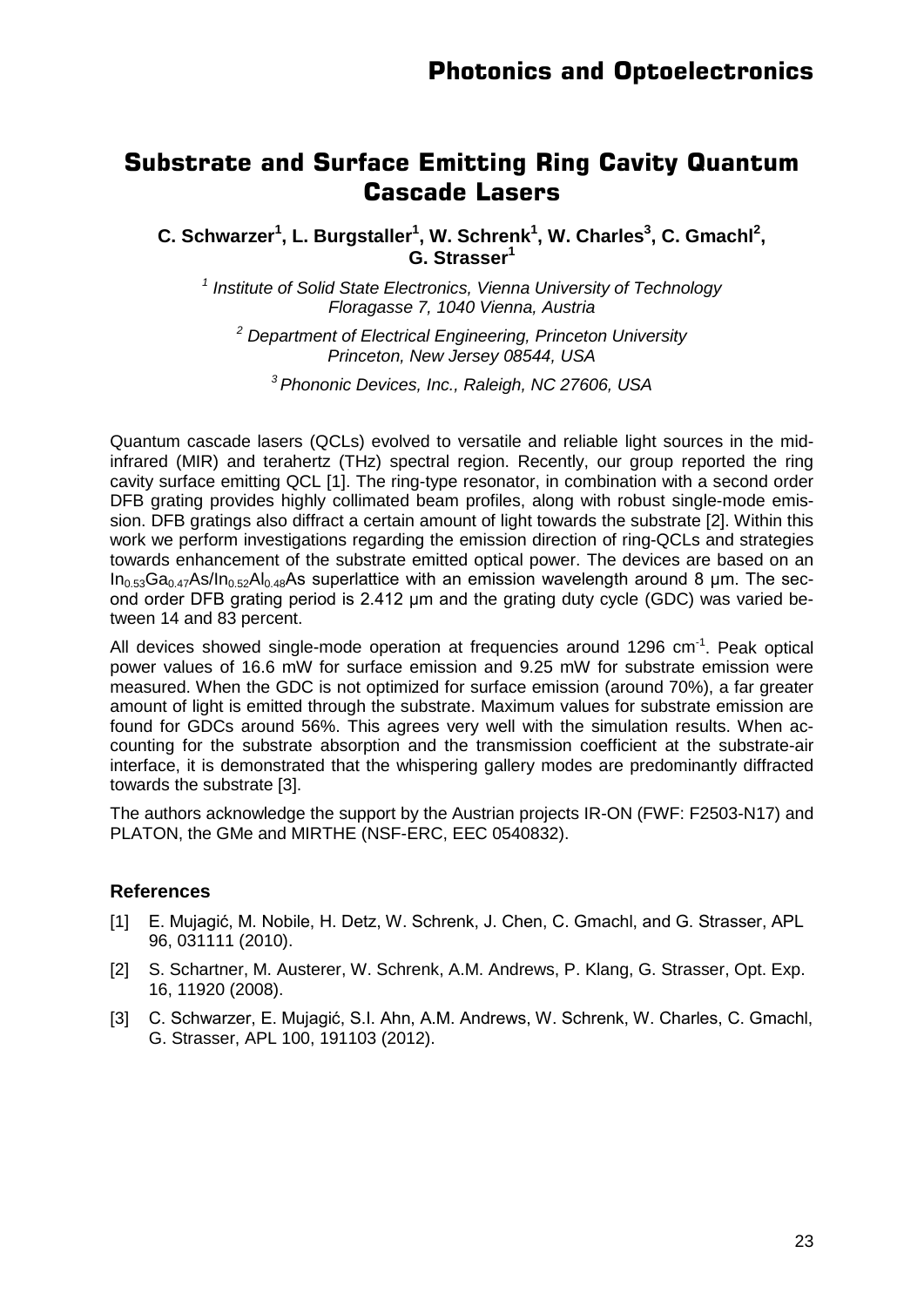## **Investigation on the Dielectric Breakdown Behavior of Aluminum Nitride Thin Films at Different Temperatures Applying a Time-Zero Approach**

#### **M. Schneider, A. Bittner, U. Schmid**

*Institute of Sensor and Actuator Systems, Vienna University of Technology Floragasse 7, 1040 Vienna, Austria*

In MEMS (micro electromechanical system) devices, piezoelectric aluminum nitride (AlN) thin films are commonly used as functional material for sensing and actuating purposes. Additionally, AlN features excellent dielectric properties as well as a high chemical and thermal stability, making it also a good choice for passivation purposes. With those aspects and current trends towards minimization in mind, the dielectric reliability of thin AlN films is of utmost importance.

In this study, we present results on the transversal dielectric strength of 100 nm AlN thin films deposited by dc magnetron sputtering. The dielectric strength was measured using a timezero approach, where the film is stressed using a fast voltage sweep up to the point of breakdown. The measurements were performed using different contact area sizes, different sweep speeds and temperatures. In order to achieve statistical significance, a couple of measurements were performed for each environment parameter set and the results analyzed using the Weibull approach.

The results show that the breakdown field in positive direction increases with pad size and voltage ramp sweep speed, as expected. Furthermore, a decrease of the breakdown field with increasing temperature up to 598 K is observed with the mean field to failure following an exponential law typical for temperature activated processes. The activation energy was determined to 27 meV, allowing an extrapolation of the breakdown field towards even higher temperatures. In negative field direction no breakdown occurred, which is attributed to the MIS structure of the sample and hence, the increasing depletion layer forming in the silicon dominating the observed current behavior. The influence of the depletion layer is analyzed using different voltage ramp speeds.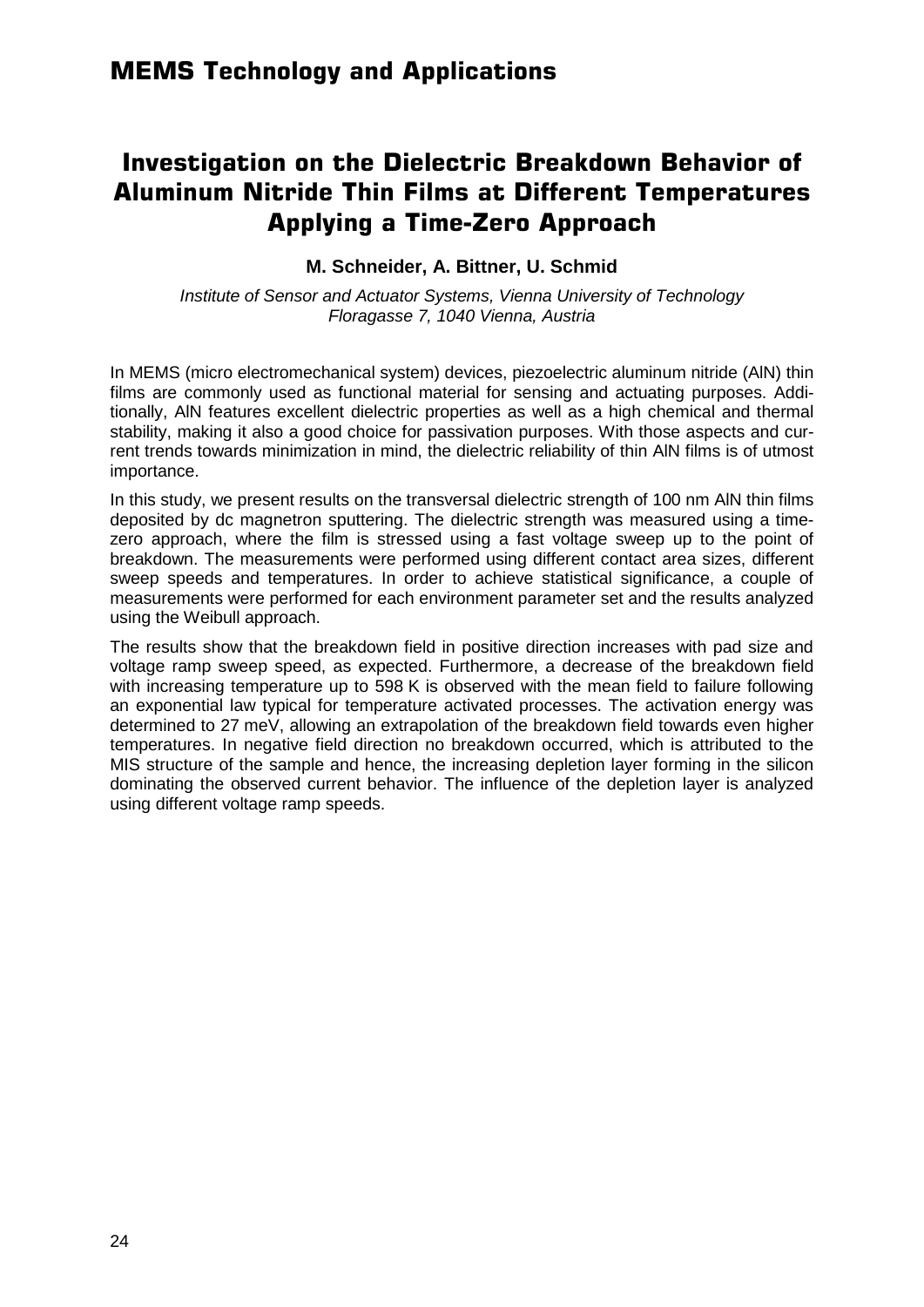## **Properties of ICP-CVD-Deposited Amorphous Hydrogenated Silicon Nitride Layers for Fabrication of MEMS**

#### **D. Dergez, J. Schalko, A. Bittner, U. Schmid**

*Institute of Sensor and Actuator Systems, Vienna University of Technology Floragasse 7, 1040 Vienna, Austria*

The deposition process of amorphous hydrogenated silicon nitride (a-SiN<sub>x</sub>:H) thin films using the inductively coupled plasma enhanced chemical vapor deposition technique was investigated, by means of a design of experiments study. The  $a-SiN<sub>x</sub>:H$  thin films were deposited on single-crystalline Si(100) substrates. The depositions took place at temperatures of 120 °C and 350 °C, varying the process pressure, plasma power and  $N<sub>2</sub>$  flow rate as well. Thicknesses of the as-deposited films have been measured using the spectral reflectance method, and have been found to be between 81 and 401 nm, strongly dependent on the plasma power and  $N<sub>2</sub>$  flow rate. Residual stress values of the layers have been determined via capacitive wafer curvature measurements. Films deposited with a high flow rate of  $N<sub>2</sub>$  exhibit a low residual stress, which drifts over time in the compressive direction. Layers deposited at a lower N2 flow rate are under strong compressive stress "as-deposited", but they are stable over time. Etch tests in diluted hydrofluoric acid showed a notably large gap in the etch rate between the above two types of layers, which is a sign of strong compositional differences. The chemical composition of the deposited thin films was studied using Fourier-transform infrared spectroscopy (FT-IR) and X-ray photoelectron spectroscopy (XPS). The assessed FT-IR spectra show that depending on the deposition conditions hydrogen is contained either in N-H bonds or in Si-H bonds. XPS depth profiles show that the oxygen content of the former films is above 10 atomic %, which  $-$  along with the drifting of mechanical stress  $-$  is presumed to be caused by diffusion of atmospheric  $H_2O$  into the layers.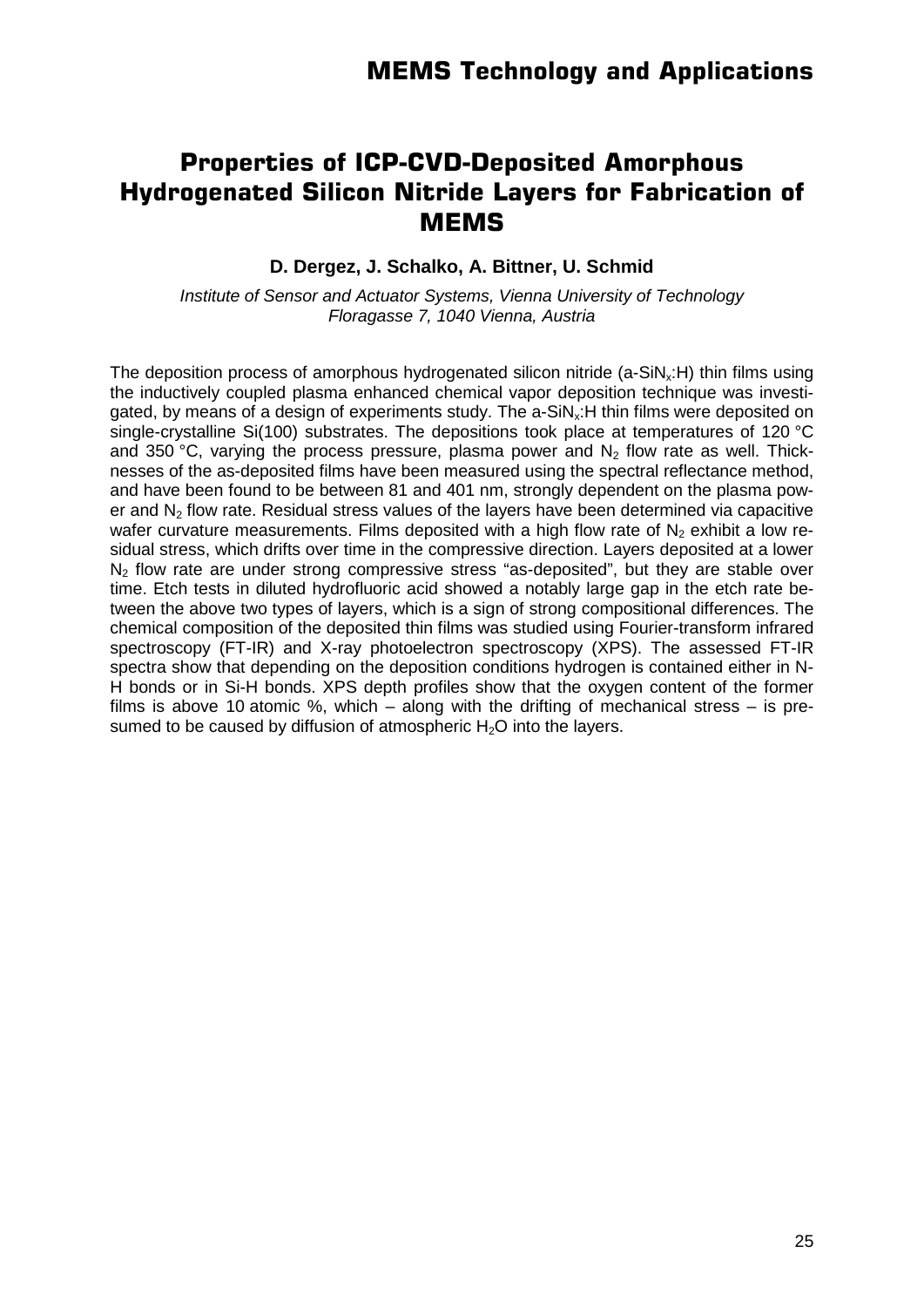## **Effect of the Material Distribution on the Effective Permittivity of Porousified LTCC Substrates Applying Finite 3D Field Simulations**

**F. Steinhäußer<sup>1</sup> , A. Talai<sup>2</sup> , A. Koelpin2 , R. Weigel<sup>2</sup> , U. Schmid1 , A. Bittner<sup>1</sup>**

*<sup>1</sup> Institute of Sensor and Actuator Systems, Vienna University of Technology Floragasse 7, 1040 Vienna, Austria*

*<sup>2</sup> Institute for Electronics Engineering, Friedrich-Alexander-University Erlangen-Nuremberg Cauerstraße 9, 91058 Erlangen, Germany*

In the recent years, Low Temperature Cofired Ceramics (LTCC) have proved their benefit for high frequency applications, as the technology allows the integration of three dimensional structures and passive electronic components by the multilayer approach into a gas proof glass-ceramic body. Moderate values of the permittivity compared to organic materials decrease the field expansion and allow small structure sizes and minimize radiation losses.

For the implementation of patch antennas, however, areas of low permittivity are required for an optimized radiation performance. Combinations with organic substrates lead to disadvantages due to the presence of thermo-mechanical stress, sophisticated electrical wiring and therefore increased manufacturing costs.

By a selective porousification process, these drawbacks are substantially minimized by locally introducing air into the sintered substrate. This process, based on wet chemical etching, only affects certain material phases surrounding the alumina grains [1].

In the present study, a mathematical model of the porousification gradient was derived from cross-sectional views of surface-near porousified LTCC substrates using FIB (focused ion beam) and SEM (scanning electron microscopy) techniques. The analysis of SEM micrographs recorded in the BSE (back scattered electrons) and SE (secondary electrons) mode was used to create a material phase contrast image by means of image editing procedures. This image was processed further to determine the relative amount of material as a function of the penetration depth.

A sigmoid function was used for fitting the porousification gradient. Subsequently, field simulations of a microstrip line on those LTCC substrates were performed at 77 GHz while the gradient was implemented via 30 layers, each being constant in its electrical properties so that the relative permittivity was approximated by the material gradient. The resulting frequency dependent effective relative permittivity *εr.eff* was calculated from the simulated phase constant *β* [2].

Due to the locally narrowed field distribution at the simulated frequency, the decreased permittivity of the substrate material has to be located near the bottom of the microstrip line in order to provide the highest impact.

- [1] Bittner, A. et al., The porosification of fired LTCC substrates by applying a wet chemical etching procedure. Journal of the European Ceramic Society, 2009. **29**(1): p. 99-104.
- [2] Pozar, D. M., Microwave Engineering, John Wiley and Sons, vol. 3, 2005.